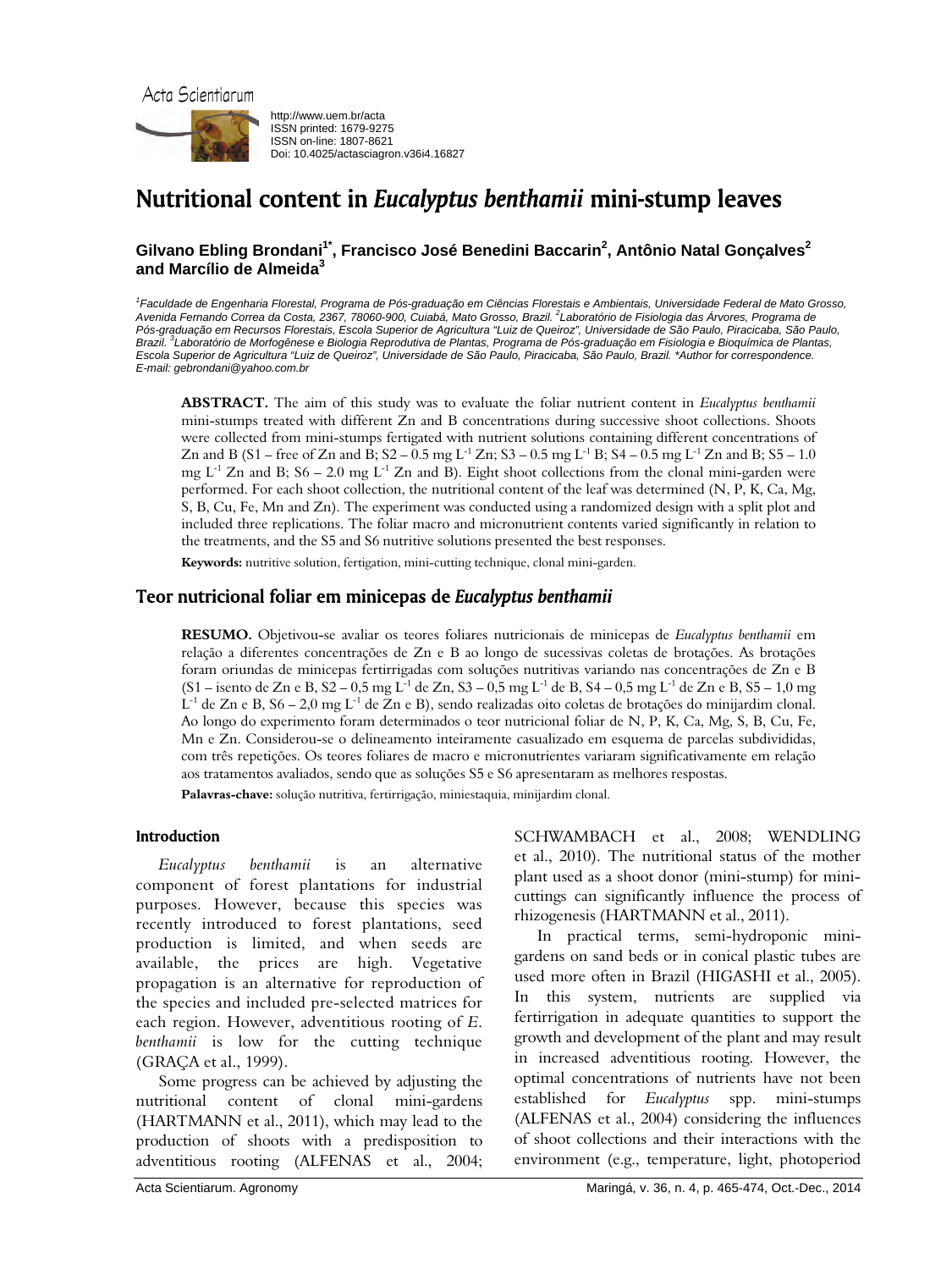and relative humidity) during different seasons (BHARDWAJ; MISHRA, 2005; TRUEMAN et al., 2012). Although the nutrients needed for development are the same, the quantities required are different between and within species (different clones), and there is no standard nutrient solution (HIGASHI et al., 2005), which highlights the need for more detailed studies.

Considering the theoretical rules, mineral nutrition can influence the adventitious rooting of propagules in two ways: (i) due to the vigor of the mother plant shoot donor and (ii) the proper nutritional status of the collected material (shoot and sprout). According to Alfenas et al. (2004), nutritional problems in clonal mini-gardens may be related to a deficiency or excess of elements. In a way, any nutrient involved in the metabolic processes associated with adventitious root differentiation is considered essential for rhizogenic initiation (CUNHA et al., 2009a; TRUEMAN et al., 2012). Among the microelements that affect adventitious rooting, zinc (Zn) and boron (B) are highlighted. Several studies have reported increased adventitious rooting in propagules when subjected to various forms and concentrations of Zn and B (KERSTEN et al., 1993; MALTA et al., 2002) considering that these nutrients are essential for plant growth and development (TAIZ; ZEIGER, 2009). However, there are no reports in the literature concerning the effects of these nutrients (Zn and B) in terms of the nutritional quality of shoots collected from *Eucalyptus benthamii* ministumps to be used as mini-cuttings.

The aim of the present study was to determine the nutritional content of leaves (N, P, K, Ca, Mg, S, B, Cu, Fe, Mn and Zn) from *Eucalyptus benthamii* mini-stumps from different shoot collections and with varying Zn and B concentrations.

#### Material and methods

#### Constitution of the clonal mini-garden

The experimental units were composed of *Eucalyptus benthamii* Maiden and Cambage clones propagated through mini-cutting techniques with the application of  $2.000$  mg  $L^{-1}$  IBA (indole-3-butyric acid) and cultivated in plastic pots  $(18 \times 16 \times 45$  cm) with two openings in the lower portion (Figure 1A). The substrate was composed of sand  $(0.10 \text{ mm} <$  particle diameter  $< 0.25 \text{ mm}$ ),

which was sieved (mesh sieve of 3 mm), washed with deionized water five times and autoclaved for 20 min. at 121°C ( $\approx 1.0 \text{ kg cm}^{-2}$ ) to eradicate weeds and pathogens, such as fungi and bacteria. Prior to planting the clones in the plastic pots, the roots were washed with deionized water for 10 min. to leach nutrients and other components. The pots were suspended by metal bars (85 cm of soil), and six clones were planted per pot in a  $10 \times 8$  cm space, consisting of six seedlings arranged sequentially. After seven days, the stems of the clones were broken at 10 cm above the basal portion to reduce the apical dominance and favor the growth of axillary buds, which were issued 21 days after the stems were broken (Figure 1B). To form the ministumps, the shoots were pruned to 7 cm above the base of the clone 15 days after the stem was broken, and the clonal mini-garden was formed in a pot system (Figure 1C and D).



**Figure 1.** Experimental unit for establishing the *Eucalyptus benthamii* clonal mini-garden. (A) detail of the pots containing fine sand; (B) detail of inducing axillary shoots by breaking the stem at 21 days; (C-D) detail of the pots containing the mini-stumps emitting shoots to be collected at 50 days.

#### Management of mini-stumps

The clonal mini-garden was installed in a greenhouse covered with transparent plastic and with two fan systems. Air temperature data were collected daily to investigate a possible correlation with the response variables. Every seven days, 100 mL of basic nutrient solution was added to the mini-stump (Table 1). Irrigation was performed with deionized water daily to find excessive loss by evapotranspiration. Each week, the sand was washed with deionized water to prevent excess salination.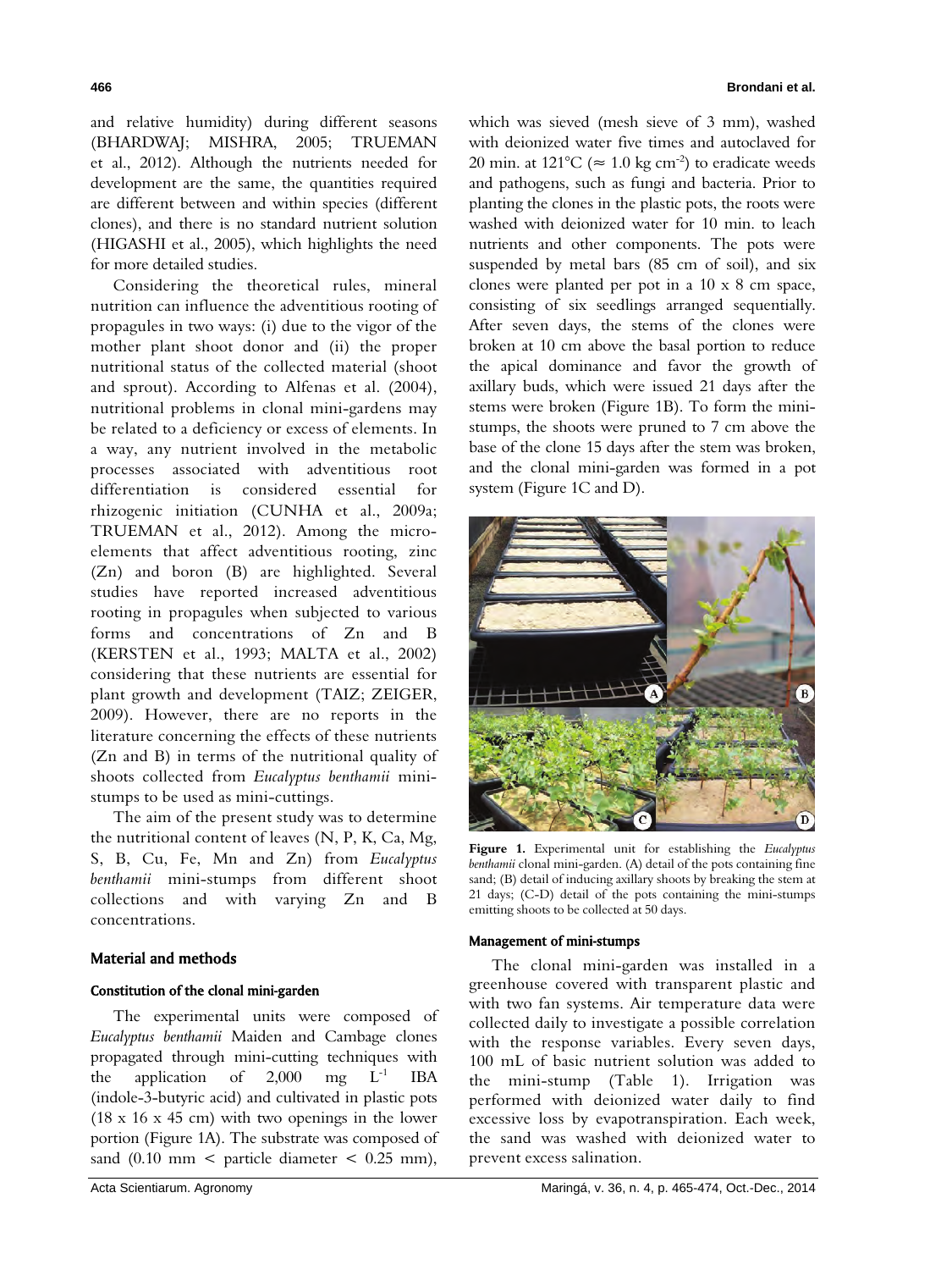**Table 1.** Composition of the basic nutrient solution for fertigation of the *Eucalyptus benthamii* clonal mini-garden in a pot system.

| Nutrient                                     |                                          | Nutritive solution* |
|----------------------------------------------|------------------------------------------|---------------------|
|                                              |                                          | $(mg L^{-1})$       |
| $N-NO3$                                      |                                          | 60.00               |
| $N-NH4+$                                     |                                          | 30.00               |
| P                                            |                                          | 12.00               |
| Ca                                           |                                          | 40.00               |
| K                                            |                                          | 80.00               |
| S                                            |                                          | 10.00               |
| Mg                                           |                                          | 12.00               |
| Cu                                           |                                          | 0.10                |
| Fe                                           |                                          | 2.00                |
| Mo                                           |                                          | 0.02                |
| Mn                                           |                                          | 1.60                |
| Macro and micronutrient source               | CF/MW                                    | $(mgL-1)$           |
|                                              | KNO√                                     |                     |
| Potassium nitrate (Nuclear®)                 | 101.10                                   | 206.85              |
| Monoammonium phosphate                       | $NH4H2POa$                               | 44.57               |
| (Mallinckrodt®)                              | 115.03                                   |                     |
| Ammonium nitrate (Reagex®)                   | NH <sub>4</sub> NO <sub>v</sub>          | 140.50              |
|                                              | 80.04                                    |                     |
| Calcium chloride (Synth®)                    | CaCl <sub>2</sub> .2H <sub>2</sub> O/    | 111.13              |
|                                              | 147.02                                   |                     |
| Calcium nitrate (Labsynth®)                  | $Ca(NO3)2$ .4H <sub>2</sub> O/           | 57.18               |
|                                              | 236.15                                   |                     |
| Magnesium chloride (Synth <sup>®</sup> )     | MgCl <sub>2</sub> .6H <sub>2</sub> O     | 50.46               |
|                                              | /203.30                                  |                     |
| Magnesium sulfate (Mallinckrodt®)            | $MgSO_4$ .7 $H_2O$ /                     | 60.49               |
|                                              | 246.48                                   |                     |
| Manganese sulfate (Ecibra®)                  | MnSO <sub>4</sub> .H <sub>2</sub> O/     | 4.9223              |
|                                              | 169.01                                   |                     |
| Copper sulphate (Mallinckrodt <sup>®</sup> ) | CuSO <sub>4</sub> .5H <sub>2</sub> O/    | 0.3929              |
|                                              | 249.68                                   |                     |
| Iron sulfate (Synth®)                        | FeSO <sub>4</sub> .7H <sub>2</sub> O/    | 9.9520              |
|                                              | 278.02                                   |                     |
| Sodium - EDTA (Nuclear®)                     | Na <sub>2</sub> -EDTA.2H <sub>2</sub> O/ | 13.3110             |
|                                              | 372.24                                   |                     |
| Sodium molybdate (Merck®)                    | $Na2MoO4·2H2O$                           | 0.0504              |
|                                              | 241.95                                   |                     |

\* The pH was adjusted to 6.2 at 25°C with 1 M hydrochloric acid (HCl) or sodium hydroxide (NaOH). CF = chemical formula, MW = molecular weight.

#### Treatments and experimental design

Various concentrations of zinc (Zn) and boron (B) were provided by nutritive solution via fertigation (Table 2). Every seven days, 100 mL of the nutrient solution (Tables 1 and 2) was added per mini-stump (Figure 1C and D). The experiment was conducted using a randomized design with an arrangement split plot in time. There were eight shoot collections (conducted for 12 months and performed through eight successive shoot collections at intervals ranging from 21 to 35 days) and six combinations of Zn and B concentrations (Table 2), which were tested in triplicate.

| <b>Table 2.</b> Treatments of Zn and B in the nutrient solutions. |
|-------------------------------------------------------------------|
|-------------------------------------------------------------------|

| Nutritive solution | $Zn^{(1)}$ | $B^{(2)}$  |
|--------------------|------------|------------|
|                    | $mgL^{-1}$ | $mgL^{-1}$ |
| S <sub>1</sub>     | 0.00       | 0.00       |
| S <sub>2</sub>     | 0.50       | 0.00       |
| S <sub>3</sub>     | 0.00       | 0.50       |
| S <sub>4</sub>     | 0.50       | 0.50       |
| S <sub>5</sub>     | 1.00       | 1.00       |
| S <sub>6</sub>     | 2.00       | 2.00       |

<sup>1</sup>Provided in the form of zinc sulphate (Mallinckrodt<sup>®</sup> / ZnSO<sub>4</sub>.7H<sub>2</sub>O / 287.54). Provided in the form of boric acid (Ecibra® /  $H_3BO_3/61.83$ ).

### Nutrient content of leaves

The samples were composed of fully expanded leaves from the upper third of the shoot. After the collection, all the leaves were washed with deionized water and then dried at 60°C until they reached a constant weight. The leaves were then ground into a powder. Macro and micronutrients were determined according to the method described by Malavolta et al. (1989). Total N was determined by digestion with sulfuric acid (Semi-Micro Kjeldahl). The P, S, K, Ca, Mg, Fe, Cu, Zn and Mn contents were determined by digestion with nitric-perchloric acid. The P content was determined by colorimetry with ammonium metavanadate, and the S content was determined by turbidimetry of barium sulphate with a spectrophotometer. The K content was determined by atomic absorption spectrophotometry in a flame photometer with a K hollow lamp cathode. The Ca, Mg, Fe, Cu, Zn and Mn contents were determined by atomic absorption spectrophotometry. The B content was determined by digesting the dry matter by burning it in an alkaline medium using azomethine colorimetry, followed by measurement in a spectrophotometer.

#### Statistical analysis

The data measured in all experiments were analyzed by the Hartley test ( $p < 0.05$ ) and Lilliefors test ( $p < 0.05$ ) and transformed when necessary. Then, analysis of variance (ANOVA,  $p \leq 0.01$  and  $p \leq 0.05$ ) was performed. In accordance with the significance of the ANOVA, the data of qualitative factors were compared by Tukey's test (p < 0.05). Pearson correlation analysis ( $p \leq 0.01$  and  $p \leq 0.05$ ) between the environmental data and the measured variables was performed. The packages SOC (EMBRAPA, 1990) and statistical program (MSTAT, 1994) were used for statistical analysis.

## Results and discussion

The nutritional content of the leaves of *Eucalyptus benthamii* mini-stumps varied significantly between the shoot collections and nutrient solutions ( $p < 0.01$ ). In the  $8<sup>th</sup>$  shoot collection, there was a significant difference in N content between the S2  $(27.8 \text{ g kg}^{-1})$  and S6  $(22.2 \text{ g kg}^{-1})$  solutions. The foliar N content ranged from 34.0 to 17.6 g  $kg^{-1}$  over the eight shoot collections (Table 3).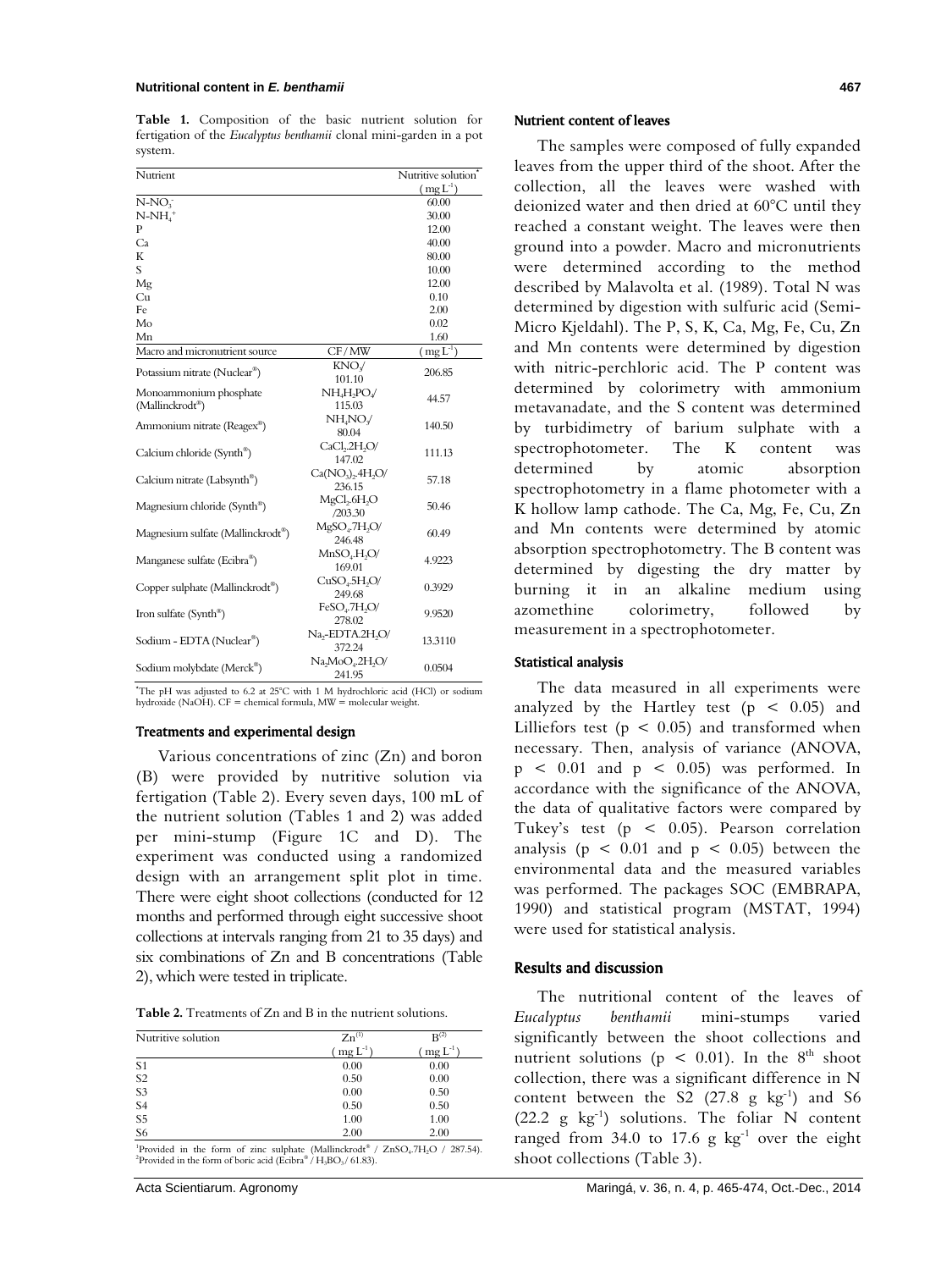The highest P content occurred in the  $3<sup>rd</sup>$ ,  $5<sup>th</sup>$ ,  $6<sup>th</sup>$  and  $7<sup>th</sup>$  shoot collections. In general, the foliar P content varied from 3.4 to  $1.8 \text{ g kg}^{-1}$  over the eight shoot collections (Table 3). The lowest values for K content were recorded in the  $1<sup>st</sup>$ ,  $2<sup>nd</sup>$ ,  $3^{\text{rd}}$ , and  $4^{\text{th}}$  shoot collections. In the  $8^{\text{th}}$  shoot collection, the nutrient solution S1 presented the lowest foliar K content in relation to the nutrient solutions S3, S4, S5, and S6. The foliar K content ranged from 22.1 to 7.1 g  $kg^{-1}$  over the eight shoot collections (Table 3). In the  $1^{st}$ ,  $3^{rd}$ , and  $8^{th}$  shoot collections, the foliar Ca content was the highest. In general, the foliar Ca content ranged from 6.9 to 3.0 g  $kg^{-1}$  over the eight shoot collections (Table 3). The foliar Mg content ranged from 2.3 to 1.5 g  $kg^{-1}$  over the eight shoot collections and presented little variation (Table 3). The foliar S content was higher in the  $1st$ ,  $2<sup>nd</sup>$  and  $3<sup>rd</sup>$  shoot collections and then showed a decrease from the 4<sup>th</sup> collection onward. The foliar S content ranged

from 3.2 to 1.5 g  $kg^{-1}$  over the eight shoot collections (Table 3).

Based on the interpretation of Table 4 and the significant variation in the foliar micronutrient contents of *Eucalyptus benthamii* mini-stumps in relation to the nutrient solutions and shoot collections, only 12.5% of the leaves were considered N-deficient (i.e., only in the 1<sup>st</sup> shoot collection) (Table 5). The other values for foliar N content were classified as adequate and low for all nutrient solutions (Table 5). The foliar P, Ca, and Mg contents were considered adequate and low. The foliar S content has not presented deficiency, and the values were high, adequate and low (Table 5). Approximately 50% of the foliar K contents measured from the  $1<sup>st</sup>$  to the  $4<sup>th</sup>$ shoot collection were deficient. The remaining measured foliar K contents were adequate and low (i.e.,  $5^{th}$  to  $8^{th}$  shoots collection) (Table 5).

**Table 3.** Mean values of foliar nitrogen (N), phosphorus (P), potassium (K), calcium (Ca), magnesium (Mg) and sulfur (S) content in shoots of *Eucalyptus benthamii* mini-stumps.

|                 | Collection                                                 |                                        |                                                                      |                                                            |                                                  |                                                  |                                       |                                                       |  |
|-----------------|------------------------------------------------------------|----------------------------------------|----------------------------------------------------------------------|------------------------------------------------------------|--------------------------------------------------|--------------------------------------------------|---------------------------------------|-------------------------------------------------------|--|
| Solution        | 1 <sup>st</sup>                                            | 2 <sup>nd</sup>                        | $3^{\text{rd}}$                                                      | $4^{\text{th}}$                                            | 5 <sup>th</sup>                                  | 6 <sup>th</sup>                                  | 7 <sup>th</sup>                       | 8 <sup>th</sup>                                       |  |
|                 |                                                            |                                        |                                                                      |                                                            | $N$ (g kg <sup>-1</sup> )                        |                                                  |                                       |                                                       |  |
| S <sub>1</sub>  | $18.7 \pm 0.3$ <sup>Ad</sup>                               | $23.1 \pm 1.6^{Ac}$                    | $26.4 \pm 1.1$ <sup>Abc</sup>                                        | $24.3 \pm 1.0^{Ac}$                                        | $29.3 \pm 1.0$ Aab                               | $31.3 \pm 1.9$ <sup>Aa</sup>                     | $32.3 \pm 0.6$ <sup>Aa</sup>          | $26.4 \pm 2.0$ ABbc                                   |  |
| S2              | $17.9 \pm 0.6$ Ac                                          | $20.5 \pm 1.7$ Ac                      | $26.9 \pm 0.1$ <sup>Ab</sup>                                         | $25.1 \pm 2.0$ <sup>Ab</sup>                               | $27.4 \pm 1.6$ <sup>Ab</sup>                     | $32.1 \pm 0.9$ As                                | $34.0 \pm 0.5$ <sup>Aa</sup>          | $27.8 \pm 1.7$ <sup>Ab</sup>                          |  |
| S3              | $18.6 \pm 0.2$ <sup>Ad</sup>                               | $21.8\pm1.5$ $^{\rm Acd}$              | $25.6 \pm 1.4$ Abc                                                   | $25.5 \pm 0.9$ Abc                                         | $28.9 \pm 1.7$ Aab                               | $32.7 \pm 1.4$ <sup>Aa</sup>                     | $32.5 \pm 1.4$ <sup>Aa</sup>          | $25.5\pm0.3$ $^{\rm A Bbc}$                           |  |
| S4              | $17.6 \pm 0.4$ Ac                                          | $21.1 \pm 2.8$ $^{\rm{Adc}}$           | $24.8 \pm 0.2$ Acd                                                   | $23.6 \pm 1.6$ Acd                                         | $30.6 \pm 3.3$ Aab                               | $30.2 \pm 2.9$ Aab                               | $32.0 \pm 0.2$ <sup>Aa</sup>          | $26.4\pm0.7$ $^{\rm A Bbc}$                           |  |
| S5              | $18.1 \pm 0.6$ <sup>Ac</sup>                               | $21.5 \pm 2.3$ Ade                     | $24.3 \pm 1.3$ Acd                                                   | $23.9 \pm 0.9$ Acd                                         | $27.7 \pm 0.4$ Abc                               | $31.4 \pm 0.9$ Aab                               | $33.3 \pm 0.7$ <sup>Aa</sup>          | $25.5\!\pm\!0.6$ $^{\mathrm{Abcd}}$                   |  |
| S6              | $17.6 \pm 0.7$ Ac                                          | $23.2 \pm 4.1$ <sup>Ab</sup>           | $24.2 \pm 0.8$ <sup>Ab</sup>                                         | $24.2 \pm 1.7$ <sup>Ab</sup>                               | $29.7 \pm 0.6$ <sup>Aa</sup>                     | $33.2 \pm 1.8$ <sup>Aa</sup>                     | $30.5 \pm 2.0$ <sup>Aa</sup>          | $22.2 \pm 0.4$ <sup>Bb</sup>                          |  |
| Solution        |                                                            |                                        |                                                                      |                                                            | $P$ (g kg <sup>-1</sup> )                        |                                                  |                                       |                                                       |  |
| S1              | $2.1 \pm 0.1$ <sup>Ab</sup>                                | $2.1 \pm 0.2$ <sup>Ab</sup>            | $2.8 \pm 0.2$ <sup>Aa</sup>                                          | $1.8 \pm 0.2$ <sup>Ab</sup>                                | $2.8 \pm 0.1$ <sup>Ba</sup>                      | $3.1 \pm 0.2$ <sup>Aa</sup>                      | $3.0 \pm 0.1$ <sup>ABa</sup>          | $2.1 \pm 0.1$ <sup>Ab</sup>                           |  |
| S <sub>2</sub>  | $2.0 \pm 0.1$ <sup>Ac</sup>                                | $2.0 \pm 0.1$ <sup>Ac</sup>            | $2.9 \pm 0.1$ Aab                                                    | $1.9 \pm 0.1$ Ac                                           | $2.7 \pm 0.4$ <sup>Bb</sup>                      | $3.3 \pm 0.1$ <sup>Aa</sup>                      | $3.3 \pm 0.1$ <sup>Aa</sup>           | $1.9 \pm 0.1$ Ac                                      |  |
| S3              | $2.1 \pm 0.1^{Ab}$                                         | $2.0\!\pm\!0.1$ $^{\mathrm{Ab}}$       | $2.8 \pm 0.1$ <sup>Aa</sup>                                          | $2.0 \pm 0.2$ <sup>Ab</sup>                                | $3.0 \pm 0.1$ <sup>ABa</sup>                     | $3.1\pm0.1$ $^{\rm Aa}$                          | $2.7 \pm 0.1$ <sup>Ba</sup>           | $2.0 \pm 0.1$ <sup>Ab</sup>                           |  |
| S4              | $2.1 \pm 0.1$ <sup>Ac</sup>                                | $2.0 \pm 0.2$ <sup>Ac</sup>            | $2.7 \pm 0.1$ <sup>Ab</sup>                                          | $1.8 \pm 0.1$ Ac                                           | $3.3 \pm 0.2$ $\lambda$ <sup>4</sup>             | $3.1 \pm 0.2$ Aab                                | $27+01^{Bb}$                          | $2.1 \pm 0.1$ <sup>Ac</sup>                           |  |
| S5              | $2.1 \pm 0.1^{Ac}$                                         | $2.0 \pm 0.1$ <sup>Ac</sup>            | $2.8 \pm 0.2$ Aab                                                    | $1.9 \pm 0.2$ Ac                                           | $3.1 \pm 0.3$ <sup>ABa</sup>                     | $3.1 \pm 0.1$ <sup>Aa</sup>                      | $2.6 \pm 0.1$ <sup>Bb</sup>           | $2.0 \pm 0.1$ <sup>Ac</sup>                           |  |
| S6              | $2.1 \pm 0.1^{Ac}$                                         | $1.9 \pm 0.2$ <sup>Ac</sup>            | $2.6 \pm 0.1$ <sup>Ab</sup>                                          | $1.9 \pm 0.1$ Ac                                           | $3.2 \pm 0.1$ <sup>ABa</sup>                     | $3.4 \pm 0.1$ <sup>Aa</sup>                      | $3.0 \pm 0.2$ ABab                    | $1.8 \pm 0.1$ <sup>Ac</sup>                           |  |
| Solution        |                                                            |                                        |                                                                      |                                                            | $K(g \; kg^{-1})$                                |                                                  |                                       |                                                       |  |
| S <sub>1</sub>  | $9.1 \pm 0.1$ <sup>Ad</sup>                                | $8.7 \pm 0.9$ <sup>Ad</sup>            | $9.8 \pm 0.4$ <sup>Ad</sup>                                          | $8.4 \pm 0.4$ <sup>Ad</sup>                                | $12.6 \pm 0.6$ <sup>ABc</sup>                    | $14.1 \pm 0.4$ <sup>ABc</sup>                    | $16.0 \pm 0.6$ <sup>Ab</sup>          | $18.3 \pm 0.7$ <sup>Ca</sup>                          |  |
| S2              | $9.9 \pm 0.2$ <sup>Ad</sup>                                | $7.9 \pm 0.1$ <sup>Af</sup>            | $9.8 \pm 0.4$ <sup>Adc</sup>                                         | $8.2 \pm 0.3$ Acf                                          | $11.6 \pm 0.5$ <sup>Bc</sup>                     | $14.8 \pm 0.7$ ABb                               | $16.4 \pm 0.8$ <sup>Ab</sup>          | $19.7 \pm 0.4$ BCa                                    |  |
| S3              | $8.9 \pm 0.1$ <sup>Ac</sup>                                | $8.1 \pm 0.4$ <sup>Ac</sup>            | $9.7 \pm 0.5$ Ac                                                     | $8.8 \pm 0.4$ Ac                                           | $11.9 \pm 0.7$ <sup>Bd</sup>                     | $14.0 \pm 0.6$ Bc                                | $16.0 \pm 0.6$ <sup>Ab</sup>          | $21.4\!\pm\!0.3$ $^{\rm ABa}$                         |  |
| S4              | $9.5 \pm 0.3$ <sup>Ad</sup>                                | $7.3 \pm 0.2$ <sup>Ac</sup>            | $9.4\pm0.2$ $^{\rm{Ad}}$                                             | $8.3 \pm 0.5$ Ade                                          | $12.4 \pm 0.3$ ABc                               | $14.0 \pm 0.8$ <sup>Bc</sup>                     | $16.2 \pm 1.5$ <sup>Ab</sup>          | $22.1 \pm 1.0^{Aa}$                                   |  |
| S5              | $9.4 \pm 0.3$ <sup>Ad</sup>                                | $7.1 \pm 0.2$ <sup>Ac</sup>            | $10.0 \pm 0.5$ <sup>Ad</sup>                                         | $8.6 \pm 0.2$ Ade                                          | $13.6 \pm 0.3$ Ac                                | $14.6 \pm 0.2$ ABbc                              | $15.9 \pm 0.4$ <sup>Ab</sup>          | $21.2 \pm 1.4$ $^{\mathrm{ABa}}$                      |  |
| S6              | $8.6 \pm 0.4$ Ade                                          | $7.1 \pm 0.2$ <sup>Ac</sup>            | $9.7 \pm 0.2$ <sup>Ad</sup>                                          | $8.3\pm0.5$ $^{\rm{Adc}}$                                  | $13.8 \pm 1.1$ <sup>Ac</sup>                     | $15.7 \pm 0.4$ <sup>Ab</sup>                     | $16.0 \pm 1.3$ <sup>Ab</sup>          | $20.7\pm0.5$ $^{\text{ABa}}$                          |  |
| Solution        |                                                            |                                        |                                                                      |                                                            | $Ca (g kg-1)$                                    |                                                  |                                       |                                                       |  |
| S <sub>1</sub>  | $6.3 \pm 0.1$ <sup>Aa</sup>                                | $4.2 \pm 0.3$ <sup>Ab</sup>            | $6.9 \pm 0.2$ <sup>Aa</sup>                                          | $3.1 \pm 0.2$ <sup>Ac</sup>                                | $4.5 \pm 0.7$ <sup>Ab</sup>                      | $4.1 \pm 0.2$ <sup>Ab</sup>                      | $4.6 \pm 0.4$ <sup>Ab</sup>           | $6.7 \pm 0.3$ $\lambda$ <sup>2</sup>                  |  |
| S2              | $6.4 \pm 0.2$ <sup>Aa</sup>                                | $3.9 \pm 0.1$ Abc                      | $6.5 \pm 0.6$ ABa                                                    | $3.1 \pm 0.2^{Ac}$                                         | $4.3 \pm 0.2$ <sup>Ab</sup>                      | $3.7 \pm 0.1$ Abc                                | $4.5 \pm 0.1$ <sup>Ab</sup>           | $6.7 \pm 0.2$ <sup>Aa</sup>                           |  |
| S3              | $6.6 \pm 0.2$ <sup>Aa</sup>                                | $4.2 \pm 0.1$ <sup>Ac</sup>            | $6.8\!\pm\!0.3$ $^{\mathrm{A}\mathrm{Ba}}$                           | $3.3\pm0.2$ $^{\rm{Ad}}$                                   | $4.4 \pm 0.2$ Ac                                 | $3.9 \pm 0.2$ Acd                                | $5.4 \pm 0.6$ <sup>Ab</sup>           | $6.5\pm0.5$ $^{\rm ABa}$                              |  |
| S4              | $6.5 \pm 0.2$ <sup>Aa</sup>                                | $3.7 \pm 0.1$ Acd                      | $6.4\pm0.5$ $^{\mathrm{A}\mathrm{Ba}}$<br>$6.3\pm0.1$ $^{\rm A Bab}$ | $3.3\pm0.1$ $^{\rm{Ad}}$                                   | $4.5\pm0.1$ $^{\rm Abc}$                         | $4.2 \pm 0.4$ Ac                                 | $5.3 \pm 0.5$ <sup>Ab</sup>           | $6.7 \pm 0.1$ $^{Aa}$<br>$5.8 \pm 0.1$ <sup>Bbc</sup> |  |
| S5              | $6.8 \pm 0.1$ <sup>Aa</sup><br>$6.1 \pm 0.2$ <sup>Aa</sup> | $4.0 \pm 0.1$ Adc<br>$3.6 \pm 0.2$ Ade |                                                                      | $3.2 \pm 0.1$ <sup>Ac</sup><br>$3.0 \pm 0.1$ <sup>Ac</sup> | $4.4 \pm 0.1$ <sup>Ad</sup><br>$4.8 \pm 0.3$ Abc | $4.1 \pm 0.1$ <sup>Md</sup><br>$4.3 \pm 0.2$ Acd | $5.4 \pm 0.4$ Ac<br>$5.3 \pm 0.2$ Aab | $5.8 \pm 0.2$ <sup>Ba</sup>                           |  |
| S6<br>Solution  |                                                            |                                        | $6.0\pm0.3$ $^{\rm Ba}$                                              |                                                            |                                                  |                                                  |                                       |                                                       |  |
| $\overline{S1}$ | $2.2 \pm 0.1$ <sup>Aa</sup>                                | $2.2 \pm 0.2$ <sup>Aa</sup>            | $2.2 \pm 0.1$ <sup>Aa</sup>                                          | $1.7 \pm 0.1^{Abc}$                                        | $Mg(gkg^{-1})$<br>$1.8 \pm 0.1$ <sup>Ab</sup>    | $1.5 \pm 0.1$ <sup>Ac</sup>                      | $17+01$ BCbc                          | $2.1 \pm 0.1$ <sup>Aa</sup>                           |  |
|                 | $2.2 \pm 0.1$ <sup>Aa</sup>                                | $1.9 \pm 0.1$ Abc                      | $22+0.2^{Aa}$                                                        | $1.7 \pm 0.2$ Acd                                          | $1.7 \pm 0.1$ Acd                                | $1.5 \pm 0.1$ <sup>Ad</sup>                      | $1.6 \pm 0.1$ <sup>Cd</sup>           | $22+0.1$ <sup>Aa</sup>                                |  |
| S2<br>S3        | $2.2 \pm 0.1$ <sup>Aab</sup>                               | $2.0 \pm 0.1$ Abc                      | $2.2 \pm 0.1$ Aab                                                    | $1.9 \pm 0.1$ Acd                                          | $1.7 \pm 0.1$ <sup>Ade</sup>                     | $1.6 \pm 0.1$ <sup>Ac</sup>                      | $1.8 \pm 0.2$ ABcd                    | $2.3 \pm 0.1$ <sup>Aa</sup>                           |  |
| S4              | $2.2 \pm 0.1^{Aa}$                                         | $1.9 \pm 0.1$ <sup>Ab</sup>            | $2.2 \pm 0.1$ <sup>Aa</sup>                                          | $1.9 \pm 0.1$ <sup>Ab</sup>                                | $1.8 \pm 0.2$ <sup>Abc</sup>                     | $1.7 \pm 0.1$ Abc                                | $1.8 \pm 0.1$ <sup>ABbc</sup>         | $2.3 \pm 0.2$ <sup>Aa</sup>                           |  |
| S5              | $2.2 \pm 0.1$ <sup>Aa</sup>                                | $2.0\!\pm\!0.1$ $^{\rm{Aab}}$          | $2.2 \pm 0.1$ <sup>Aa</sup>                                          | $1.8 \pm 0.1$ <sup>Abc</sup>                               | $1.7 \pm 0.1$ Acd                                | $1.6 \pm 0.1$ <sup>Ad</sup>                      | $1.8 \pm 0.1$ ABbc                    | $2.1 \pm 0.1$ <sup>Aa</sup>                           |  |
| S6              | $2.2 \pm 0.1$ <sup>Aa</sup>                                | $2.0 \pm 0.1$ Aab                      | $2.2 \pm 0.1$ <sup>Aa</sup>                                          | $1.8 \pm 0.1$ <sup>Abc</sup>                               | $1.8\pm0.1$ <sup>Abc</sup>                       | $1.7 \pm 0.1$ <sup>Ac</sup>                      | $2.0 \pm 0.2$ Aab                     | $2.2 \pm 0.1$ <sup>Aa</sup>                           |  |
| Solution        |                                                            |                                        |                                                                      |                                                            | $S$ (g kg <sup>-1</sup> )                        |                                                  |                                       |                                                       |  |
| S1              | $2.9 \pm 0.1$ Aab                                          | $3.2 \pm 0.1$ <sup>Aa</sup>            | $2.5 \pm 0.3$ <sup>Abc</sup>                                         | $1.3 \pm 0.1$ <sup>Ac</sup>                                | $2.0 \pm 0.2$ Acd                                | $1.8 \pm 0.1$ <sup>Ade</sup>                     | $1.5 \pm 0.2$ Ade                     | $1.8 \pm 0.3$ <sup>Adc</sup>                          |  |
| S <sub>2</sub>  | $2.6 \pm 0.1$ <sup>ABab</sup>                              | $3.0 \pm 0.2$ <sup>Aa</sup>            | $2.7 \pm 0.1$ <sup>Aa</sup>                                          | $1.3 \pm 0.1$ <sup>Ad</sup>                                | $1.9 \pm 0.3$ Acd                                | $2.1 \pm 0.2$ <sup>Abc</sup>                     | $1.6 \pm 0.1$ Acd                     | $1.7 \pm 0.1$ Acd                                     |  |
| S <sub>3</sub>  | $2.8\!\pm\!0.1$ $^{\mathrm{A}\mathrm{Ba}}$                 | $2.9 \pm 0.2$ <sup>Aa</sup>            | $2.6 \pm 0.2$ <sup>Aab</sup>                                         | $1.4 \pm 0.1$ <sup>Ad</sup>                                | $2.1 \pm 0.3$ Abc                                | $1.8 \pm 0.1$ Acd                                | $1.5 \pm 0.1$ <sup>Ad</sup>           | $1.8 \pm 0.3$ Acd                                     |  |
| S4              | $2.6\!\pm\!0.1$ $^{\rm A Bab}$                             | $2.8 \pm 0.1$ <sup>Aa</sup>            | $2.5 \pm 0.1$ <sup>Aab</sup>                                         | $1.5 \pm 0.1$ Ac                                           | $2.1 \pm 0.1$ <sup>Abc</sup>                     | $2.0 \pm 0.1$ <sup>Abc</sup>                     | $1.5 \pm 0.1$ Ac                      | $2.0\pm0.3$ <sup>Abc</sup>                            |  |
| S5              | $2.9 \pm 0.1$ Aab                                          | $3.1 \pm 0.1$ <sup>Aa</sup>            | $2.4 \pm 0.1$ <sup>Abc</sup>                                         | $1.5 \pm 0.1$ <sup>Ad</sup>                                | $2.3 \pm 0.2$ <sup>Ac</sup>                      | $1.9 \pm 0.2$ Acd                                | $1.5 \pm 0.1$ <sup>Ad</sup>           | $1.6 \pm 0.1$ <sup>Ad</sup>                           |  |
| S <sub>6</sub>  | $2.3 \pm 0.2$ <sup>Bab</sup>                               | $2.7 \pm 0.1$ <sup>Aa</sup>            | $2.3 \pm 0.1$ Aab                                                    | $1.3 \pm 0.1$ <sup>Ad</sup>                                | $1.9 \pm 0.1$ Abc                                | $1.9 \pm 0.3$ Abc                                | $1.5 \pm 0.1$ Acd                     | $1.6\!\pm\!0.2$ $^{\rm Acd}$                          |  |
|                 |                                                            |                                        |                                                                      |                                                            |                                                  |                                                  |                                       |                                                       |  |

In columns, means followed by the same uppercase letter and, in the rows, means followed by the same lowercase letter do not differ significantly by Tukey's test at the 5% significance level. Data presented as the mean ± standard deviation.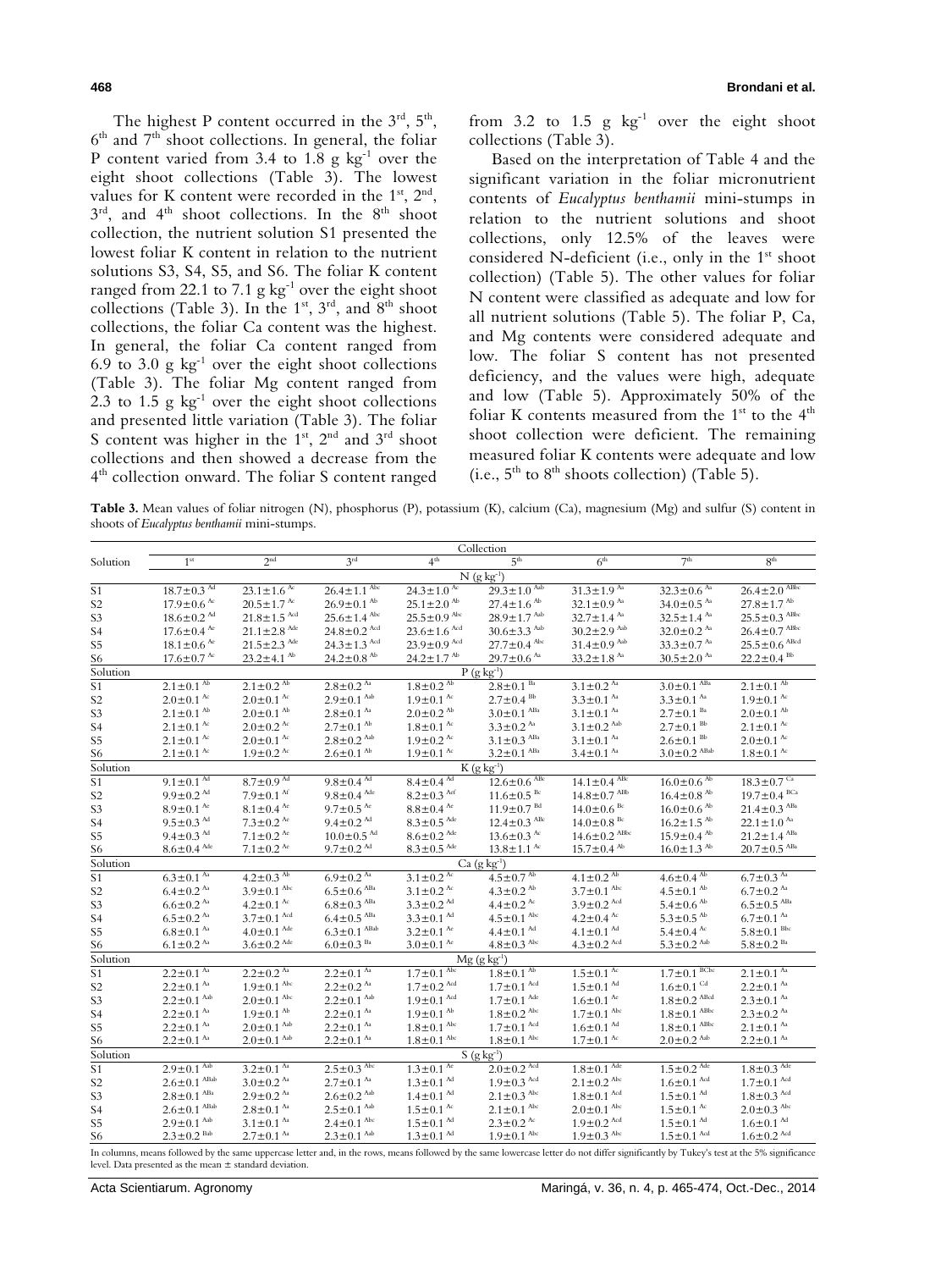**Table 4.** Macro and micronutrients content intervals considered high, adequate, low and deficient for *Eucalyptus* shoots aged 7 to 14 days under the conditions of a clonal mini-garden.

|                | High <sup>1</sup>              | Adequate <sup>1</sup>                                                                                | Low <sup>1</sup>               | Deficient          |  |  |  |  |  |  |
|----------------|--------------------------------|------------------------------------------------------------------------------------------------------|--------------------------------|--------------------|--|--|--|--|--|--|
| Nutrient       |                                | Macro-nutrient                                                                                       |                                |                    |  |  |  |  |  |  |
|                |                                | $(g \text{ kg}^{-1})$                                                                                |                                |                    |  |  |  |  |  |  |
| N              | $\partial > 40.0$              | $28.0 < \partial \leq 40.0$                                                                          | $20.0 \le \partial \le 28.0$   | $\partial$ < 20.0  |  |  |  |  |  |  |
| P              | $\partial > 4.0$               | $2.5 < \theta \le 4.0$                                                                               | $1.5 \le \partial \le 2.5$     | $\partial$ < 1.5   |  |  |  |  |  |  |
| K              | $\partial > 30.0$              | $15.0 < \lambda \leq 30.0$                                                                           | $10.0 \le \partial \le 15.0$   | $\partial$ < 10.0  |  |  |  |  |  |  |
| Ca             | $\partial > 7.0$               | $5.0 < \lambda \le 7.0$                                                                              | $3.0 \le \partial \le 5.0$     | $\partial$ < 3.0   |  |  |  |  |  |  |
| Mg             | $\partial > 4.0$               | $2.0 < \partial \leq 4.0$                                                                            | $1.0 \le \partial \le 2.0$     | $\partial$ < 1.0   |  |  |  |  |  |  |
| S              | $\partial > 2.5$               | $2.0 < \partial \leq 2.5$                                                                            | $1.3 \le \partial \le 2.0$     | $\partial$ < 1.3   |  |  |  |  |  |  |
| Micro-nutrient |                                |                                                                                                      |                                |                    |  |  |  |  |  |  |
|                | Nutrient<br>( $mg \ kg^{-1}$ ) |                                                                                                      |                                |                    |  |  |  |  |  |  |
| B              | $\partial > 70.0$              | $35.0 < \lambda \leq 70.0$                                                                           | $20.0 \le \partial \le 35.0$   | $\partial$ < 20.0  |  |  |  |  |  |  |
| Cu             | $\partial > 15.0$              | $8.0 < \theta \le 15.0$                                                                              | $5.0 \le \partial \le 8.0$     | $\partial$ < 5.0   |  |  |  |  |  |  |
| Fe             | $\partial > 220.0$             | $100.0 < \lambda \leq 220.0$                                                                         | $75.0 \le \partial \le 100.0$  | $\partial$ < 75.0  |  |  |  |  |  |  |
| Mn             | $\partial > 700.0$             | $250.0 < \partial \leq 700.0$                                                                        | $150.0 \le \partial \le 250.0$ | $\partial$ < 150.0 |  |  |  |  |  |  |
| Zn             | $\partial > 80.0$              | $30.0 < \partial \leq 80.0$                                                                          | $20.0 \le \partial \le 30.0$   | $\partial$ < 20.0  |  |  |  |  |  |  |
|                |                                | <sup>1</sup> Adapted of Alfenss et al. (2004). Higsshi et al. (2005). Cunha et al. (2009b) and Cunha |                                |                    |  |  |  |  |  |  |

Adapted of Alfenas et al. (2004), Higashi et al. (2005), Cunha et al. (2009b) and Cunha et al. (2009c). ∂ = mean value of the nutrient considered.

**Table 5.** Frequency of foliar macronutrient contents considered high, adequate, low and deficient in *Eucalyptus benthamii* mini-stumps according to the nutrient solution and eight shoot collections.

|                      | High       | Adequate     | Low                    | Deficient  |
|----------------------|------------|--------------|------------------------|------------|
| Solution             |            |              | N                      |            |
|                      |            |              | $(\frac{0}{0})$        |            |
| S <sub>1</sub>       | 0.0        | 37.5         | 50.0                   | 12.5       |
| S <sub>2</sub>       | 0.0        | 25.0         | 62.5                   | 12.5       |
| S <sub>3</sub>       | 0.0        | 37.5         | 50.0                   | 12.5       |
| S <sub>4</sub>       | 0.0        | 37.5         | 50.0                   | 12.5       |
| S <sub>5</sub>       | 0.0        | 25.0         | 62.5                   | 12.5       |
| S <sub>6</sub>       | 0.0        | 37.5         | 50.0                   | 12.5       |
| Solution             |            |              | $\overline{P}$<br>( %) |            |
| S <sub>1</sub>       | 0.0        | 50.0         | 50.0                   | 0.0        |
| S <sub>2</sub>       | 0.0        | 50.0         | 50.0                   | 0.0        |
| S <sub>3</sub>       | 0.0        | 50.0         | 50.0                   | 0.0        |
| S <sub>4</sub>       | 0.0        | 50.0         | 50.0                   | 0.0        |
| S <sub>5</sub>       | 0.0        | 50.0         | 50.0                   | 0.0        |
| S6                   | 0.0        | 50.0         | 50.0                   | 0.0        |
| Solution             |            |              | K<br>( %)              |            |
| $\overline{S1}$      | 0.0        | 25.0         | 25.0                   | 50.0       |
| S <sub>2</sub>       | 0.0        | 25.0         | 25.0                   | 50.0       |
| S <sub>3</sub>       | 0.0        | 25.0         | 25.0                   | 50.0       |
| S <sub>4</sub>       | 0.0        | 25.0         | 25.0                   | 50.0       |
| S <sub>5</sub>       | 0.0        | 25.0         | 37.5                   | 37.5       |
| S6                   | 0.0        | 37.5         | 12.5                   | 50.0       |
| Solution             |            |              | Ca<br>( %)             |            |
| S <sub>1</sub>       | 0.0        | 37.5         | 62.5                   | 0.0        |
| S <sub>2</sub>       | 0.0        | 37.5         | 62.5                   | 0.0        |
| S <sub>3</sub>       | 0.0        | 50.0         | 50.0                   | 0.0        |
| S <sub>4</sub>       | 0.0        | 50.0         | 50.0                   | 0.0        |
| S <sub>5</sub>       | 0.0        | 50.0         | 50.0                   | 0.0        |
| S6                   | 0.0        | 50.0         | 50.0                   | 0.0        |
| Solution             |            |              | Mg                     |            |
|                      |            |              | ( %)                   |            |
| S <sub>1</sub>       | 0.0        | 50.0         | 50.0                   | 0.0        |
| S <sub>2</sub>       | 0.0        | 37.5         | 62.5                   | 0.0        |
| S <sub>3</sub>       | 0.0        | 37.5         | 62.5                   | 0.0        |
| S <sub>4</sub>       | 0.0        | 37.5         | 62.5                   | 0.0        |
| S <sub>5</sub><br>S6 | 0.0<br>0.0 | 37.5<br>37.5 | 62.5<br>62.5           | 0.0<br>0.0 |
|                      |            |              | S                      |            |
| Solution             |            |              | ( %)                   |            |
| S <sub>1</sub>       | 25.0       | 12.5         | 62.5                   | 0.0        |
| S <sub>2</sub>       | 37.5       | 12.5         | 50.0                   | 0.0        |
| S <sub>3</sub>       | 37.5       | 12.5         | 50.0                   | 0.0        |
| S <sub>4</sub>       | 25.0       | 25.0         | 50.0                   | 0.0        |
| S <sub>5</sub>       | 25.0       | 25.0         | 50.0                   | 0.0        |
| S6                   | 12.5       | 25.0         | 62.5                   | 0.0        |

The leaf B content showed variation during the experimental period and the lowest accumulations were measured for the S1 and S2 solutions (i.e., free of B) (Table 6). The leaf B content ranged from 108.0 to 3.0 mg  $kg^{-1}$  over the eight shoot collections (Table 6) and symptoms of nutritional deficiency were observed. The lowest values of leaf Cu content occurred in the  $4<sup>th</sup>$  and  $5<sup>th</sup>$  shoot collections. The leaf Cu content ranged from 10.3 to 5.2 mg  $kg^{-1}$  over the eight shoot collections (Table 6). The foliar Fe content increased until the  $8<sup>th</sup>$  shoot collection; the highest Fe values were recorded in the  $7<sup>th</sup>$  and  $8<sup>th</sup>$  collection. The leaf Fe content ranged from 296.0 to 54.7 mg  $kg^{-1}$  over the eight shoot collections (Table 6). The foliar Mn content decreased through the 8<sup>th</sup> shoot collection, and the highest accumulations were recorded in the  $1<sup>st</sup>$ ,  $2<sup>nd</sup>$ and 3rd collections. The foliar Mn content ranged from 1,783.3 to  $462.3$  mg  $\text{kg}^{-1}$  over the eight shoot collections (Table 6). The foliar Zn content ranged from 62.6 to 30.3 mg  $kg^{-1}$  over the eight shoot collections (Table 6).

Considering the S1 and S2 solutions (i.e., free of B), 62.5% of the B concentrations were rated as deficient  $(5<sup>th</sup>$  at  $8<sup>th</sup>$  shoot collections), and 37.5% were categorized as low  $(1^{st}$  at  $4^{th}$  shoot collections), which shows the *Eucalyptus benthamii* mini-stumps strong response to treatments that did not include B (Table 7). The foliar B content of the mini-stumps that received the S3  $(0.5 \text{ mg } L^{-1} B)$  and S4  $(0.5 \text{ mg } L^{-1} Zn$  and B) solutions were classified as adequate and low.

The mini-stumps that received the S5 (1.0 mg  $L^{-1}$ ) Zn and B) solution presented adequate B concentrations in all shoot collections. However, mini-stumps that were fertigated with the S6  $(2 \text{ mg } L^{-1}$  Zn and B) solution presented B concentrations in the adequate and high range, which may cause toxicity (Table 7). The foliar Cu content values were classified as adequate and low and the Mn contents were between high and adequate. Despite the variations in the Zn concentrations recorded for the different nutrient solutions that were evaluated, Zn was the only nutrient that presented adequate foliar content for 100% of the shoot collections (Table 7). Iron was the micronutrient that presented the greatest variation in foliar content among the different shoot collections; iron content values were classified as high, adequate, low and deficient (Table 7). Thus, Fe requires additional attention when managing the nutrient solutions used for the fertigation of *Eucalyptus benthamii* clonal mini-gardens, and this management should take into account the successive shoots collections throughout the year as well as temperature variations by season.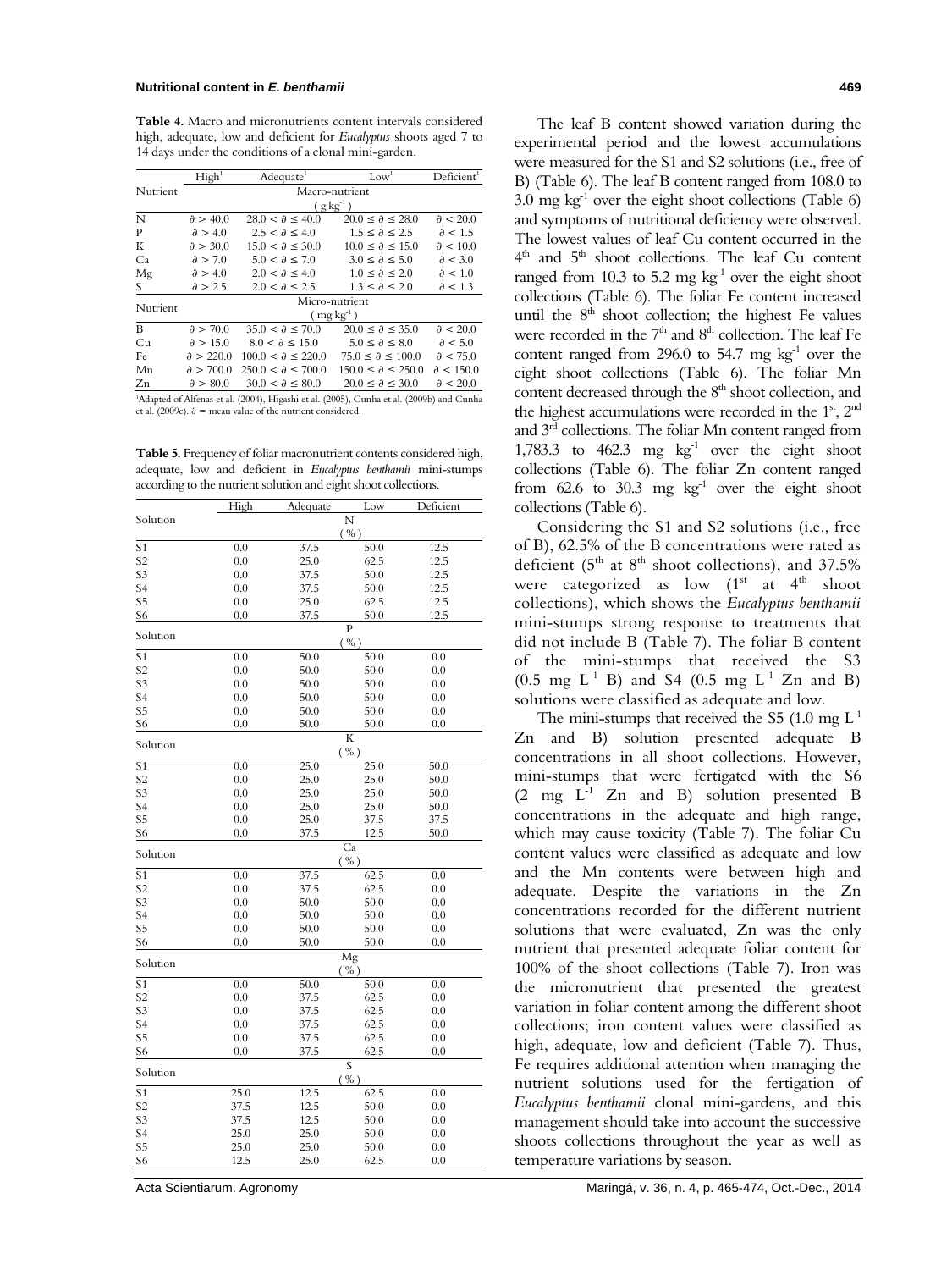|                 | Collection                         |                                    |                                    |                                      |                                 |                                 |                                         |                                  |  |
|-----------------|------------------------------------|------------------------------------|------------------------------------|--------------------------------------|---------------------------------|---------------------------------|-----------------------------------------|----------------------------------|--|
| Solution        | 1 <sup>st</sup>                    | 2 <sup>nd</sup>                    | 3 <sup>rd</sup>                    | 4 <sup>th</sup>                      | 5 <sup>th</sup>                 | 6 <sup>th</sup>                 | 7 <sup>th</sup>                         | 8 <sup>th</sup>                  |  |
|                 | $B$ (mg kg <sup>-1</sup> )         |                                    |                                    |                                      |                                 |                                 |                                         |                                  |  |
| S <sub>1</sub>  | $31.6 \pm 2.3 \text{ BCa}$         | $26.0 \pm 1.7^{2b}$                | $23.0 \pm 1.0$ <sup>Cab</sup>      | $16.9 \pm 0.8$ <sup>Dbc</sup>        | $5.0 \pm 1.7^{Dd}$              | $9.0 \pm 1.7$ Ccd               | $3.6 \pm 1.1$ <sup>Cd</sup>             | $7.6 \pm 1.1$ <sup>Ccd</sup>     |  |
| S <sub>2</sub>  | $28.3 \pm 1.1$ <sup>Ca</sup>       | $27.0 + 2.0$ Pa                    | $253 + 28$ Cab                     | $14.2 + 2.0$ Dbc                     | $4.6 \pm 2.5$ <sup>Dc</sup>     | $8.0 \pm 0.1$ <sup>Cc</sup>     | $3.0 \pm 0.1$ <sup>Cc</sup>             | $7.6 \pm 1.1$ <sup>Cc</sup>      |  |
| S <sub>3</sub>  | $36.6 \pm 2.8$ ABCbc               | $43.6 \pm 2.8$ BCab                | $45.6 \pm 1.5$ <sup>Bab</sup>      | $41.6 \pm 3.4$ <sup>BCab</sup>       | $34.3 \pm 1.1$ <sup>Cbc</sup>   | $42.6 \pm 4.0$ <sup>Bab</sup>   | $47.6 \pm 2.3$ <sup>Ba</sup>            | $29.0 \pm 1.0$ <sup>Bc</sup>     |  |
| S <sub>4</sub>  | $36.0 \pm 3.6$ ABCab               | $41.3 \pm 1.1$ <sup>Ca</sup>       | $42.6 \pm 3.0$ <sup>Ba</sup>       | $37.5 \pm 2.0$ BCab                  | $33.6 \pm 2.3$ <sup>Cab</sup>   | $40.6 \pm 2.3$ <sup>Ba</sup>    | $44.0 \pm 1.7$ <sup>Ba</sup>            | $27.3 \pm 2.0$ <sup>Bb</sup>     |  |
| S <sub>5</sub>  | $40.0 \pm 0.1$ <sup>ABbc</sup>     | $55.0 \pm 3.0$ <sup>Ba</sup>       | $51.6 \pm 3.0$ <sup>Ba</sup>       | $52.2 \pm 0.1$ <sup>Ba</sup>         | $54.0 \pm 5.5$ <sup>Ba</sup>    | $47.6 \pm 5.0$ Bab              | $55.0 \pm 4.5$ <sup>Ba</sup>            | $35.6 \pm 3.5$ <sup>Bc</sup>     |  |
| S <sub>6</sub>  | $47.0 \pm 5.5$ <sup>Ad</sup>       | $72.3 \pm 2.0$ <sup>Ac</sup>       | $67.0 \pm 5.1$ Ac                  | $68.3 \pm 5.9$ Ac                    | $68.0 \pm 0.1$ Ac               | $90.6 \pm 8.2$ <sup>Ab</sup>    | $108.0 \pm 8.6$ <sup>Aa</sup>           | $61.3 \pm 2.0$ Ac                |  |
| Solution        | $Cu$ (mg kg <sup>-1</sup> )        |                                    |                                    |                                      |                                 |                                 |                                         |                                  |  |
| S <sub>1</sub>  | $8.5 \pm 0.2$ Aabc                 | $10.3 \pm 1.5$ <sup>Aa</sup>       | $9.1 \pm 0.5$ Aab                  | $6.8 \pm 0.3$ Ac                     | $7.3 \pm 1.0$ Abc               | $7.0 \pm 0.7$ Abc               | $10.0 \pm 1.6$ <sup>Aa</sup>            | $9.2 \pm 0.6$ Aab                |  |
| S <sub>2</sub>  | $7.1 \pm 0.4$ ABab                 | $9.3 \pm 0.5$ <sup>ABa</sup>       | $8.1 \pm 0.9$ Aab                  | $6.7 \pm 0.5$ <sup>Ab</sup>          | $6.7 \pm 0.7$ <sup>Ab</sup>     | $6.3 \pm 0.1$ <sup>Ab</sup>     | 9 1 + 1 2 $A$                           | $8.5 \pm 0.3$ Aab                |  |
| S <sub>3</sub>  | $8.4 \pm 2.0$ <sup>Aa</sup>        | $8.6 \pm 0.5$ <sup>ABa</sup>       | $8.2 \pm 0.3$ <sup>Aa</sup>        | $7.5 \pm 0.6$ $\lambda$ <sup>4</sup> | $7.6 \pm 0.5$ <sup>Aa</sup>     | $7.3 \pm 1.0^{Aa}$              | $9.4 \pm 1.0^{Aa}$                      | $8.6 \pm 0.1$ <sup>Aa</sup>      |  |
| S <sub>4</sub>  | $7.1 \pm 2.3$ <sup>ABb</sup>       | $7.6 \pm 1.1$ <sup>Bab</sup>       | $8.2 \pm 0.4$ Aab                  | $6.7 \pm 0.7$ <sup>Ab</sup>          | $7.2 \pm 0.9$ <sup>Ab</sup>     | $7.4 \pm 1.7$ Asb               | $8.7 \pm 1.4$ Aab                       | $9.4 \pm 0.4$ <sup>Aa</sup>      |  |
| S <sub>5</sub>  | $5.6 \pm 0.2$ <sup>Bc</sup>        | $7.6 \pm 0.5$ Babc                 | $8.7 \pm 0.7$ Aab                  | $7.0 \pm 0.7$ Abc                    | $6.5 \pm 0.3$ Abc               | $7.8 \pm 1.0$ Aabc              | $9.5 \pm 1.3$ $\mathrm{A}$ <sup>4</sup> | $9.7 \pm 0.7$ <sup>Aa</sup>      |  |
| S6              | $5.2 \pm 0.4$ <sup>Bc</sup>        | $7.3 \pm 0.5$ Babc                 | $7.8 \pm 0.3$ Aab                  | $6.9 \pm 0.5$ Abc                    | $6.4 \pm 0.3$ Abc               | $8.4 \pm 1.7$ Asb               | $9.2 \pm 1.6$ $\lambda$ <sup>4</sup>    | $9.2 \pm 0.7$ <sup>Aa</sup>      |  |
|                 | Solution<br>Fe $(mg kg^{-1})$      |                                    |                                    |                                      |                                 |                                 |                                         |                                  |  |
| $\overline{S1}$ | $61.4 \pm 1.9$ <sup>Ad</sup>       | $61.6 \pm 1.5$ <sup>Ad</sup>       | $105.7 \pm 6.1$ <sup>Acd</sup>     | $113.7 \pm 20.6$ <sup>Ac</sup>       | 91.3 $\pm$ 4.7 Acd              | $101.1 \pm 4.3$ Acd             | $168.2 \pm 11.0$ <sup>Bb</sup>          | $2190+156$ <sup>Ca</sup>         |  |
| S <sub>2</sub>  | $61.3 \pm 4.8$ <sup>Ac</sup>       | $61.3 \pm 3.2$ <sup>Ac</sup>       | $100.3 \pm 5.8$ Abc                | $106.5 \pm 12.4$ Abc                 | 94.8 $\pm$ 3.4 <sup>Ac</sup>    | 98.6 $\pm$ 7.0 <sup>Ac</sup>    | $150.5 \pm 14.9$ <sup>Bb</sup>          | $2476 + 322$ <sup>ABCa</sup>     |  |
| S <sub>3</sub>  | $64.3 \pm 4.8$ <sup>Ac</sup>       | $62.3 \pm 3.2$ <sup>Ac</sup>       | $103.5 \pm 9.2$ Abc                | $100.3 \pm 5.7$ Abc                  | $106.8 \pm 10.2$ Abc            | $117.9 \pm 13.2$ <sup>Ab</sup>  | $191.6 \pm 12.1$ <sup>ABa</sup>         | $236.3 \pm 13.9$ BCa             |  |
| S <sub>4</sub>  | 56.9 $\pm$ 2.8 <sup>Ac</sup>       | $65.6 \pm 4.9$ <sup>Ac</sup>       | 93.4 $\pm$ 3.0 <sup>Ac</sup>       | $101.8 \pm 7.0$ Ac                   | $102.6 \pm 8.7$ Ac              | $107.5 \pm 6.0$ Ac              | $196.3 \pm 5.4$ <sup>ABb</sup>          | 296.0 $\pm$ 62.0 <sup>Aa</sup>   |  |
| S <sub>5</sub>  | $62.4 \pm 7.0$ <sup>Ac</sup>       | $63.3 \pm 1.1$ Ac                  | $121.8 \pm 15.4$ <sup>Ab</sup>     | $103.5 \pm 2.8$ Abc                  | 99.9 $\pm$ 3.6 <sup>Abc</sup>   | $118.3 \pm 7.2$ <sup>Ab</sup>   | $219.4 \pm 19.1$ <sup>Aa</sup>          | $267.2 \pm 33.9$ ABCa            |  |
| S6              | 54.7 $\pm$ 2.0 <sup>Ac</sup>       | $60.6 \pm 3.5$ <sup>Ade</sup>      | $104.4 \pm 11.4$ Acde              | $97.6 \pm 3.0$ Acde                  | $110.0 \pm 8.6$ Acd             | $121.0 \pm 4.4$ Ac              | $224.8 \pm 6.2$ <sup>Ab</sup>           | $281.1 \pm 26.7$ <sup>ABa</sup>  |  |
| Solution        |                                    |                                    |                                    | $Mn$ (mg $kg^{-1}$ )                 |                                 |                                 |                                         |                                  |  |
| S <sub>1</sub>  | $1,675.0 \pm 72.5$ <sup>Aa</sup>   | $1,783.3 \pm 123.9$ <sup>Aa</sup>  | $1,351.6 \pm 26.3$ <sup>Ab</sup>   | $648.1 \pm 88.4$ Acd                 | 576.0 $\pm$ 21.1 <sup>Ad</sup>  | $663.3 \pm 100.2$ Acd           | $819.3 \pm 116.3$ <sup>Ac</sup>         | $6996 + 120$ <sup>Acd</sup>      |  |
| S <sub>2</sub>  | $1,540.0 \pm 11.3$ <sup>ABa</sup>  | $1,608.3 \pm 45.3$ <sup>ABa</sup>  | $1,211.3 \pm 127.4$ <sup>ABb</sup> | $613.6 \pm 68.6$ Acd                 | $462.3 \pm 42.6$ <sup>Ad</sup>  | 541.6 $\pm$ 60.9 <sup>Ad</sup>  | $7883 + 1280$ <sup>Ac</sup>             | 753.0 $\pm$ 11.7 <sup>Ac</sup>   |  |
| S <sub>3</sub>  | $1,471.6 \pm 11.7$ <sup>ABa</sup>  | $1,375.0 \pm 65.3$ <sup>CDa</sup>  | $1,053.6 \pm 91.3$ <sup>BCb</sup>  | 644.0 $\pm$ 96.5 <sup>Ac</sup>       | 590.6 $\pm$ 132.2 <sup>Ac</sup> | $624.6 \pm 108.8$ <sup>Ac</sup> | $703.3 \pm 72.5$ <sup>Ac</sup>          | 632.0 $\pm$ 19.1 Ac              |  |
| S <sub>4</sub>  | $1,461.6 \pm 56.0$ <sup>Ba</sup>   | $1,236.6 \pm 10.4$ <sup>Db</sup>   | 941.3 $\pm$ 68.4 <sup>Cc</sup>     | $511.0 \pm 20.4$ <sup>Ad</sup>       | 524.6 $\pm$ 36.7 <sup>Ad</sup>  | $567.3 \pm 28.1$ <sup>Ad</sup>  | 698.0 $\pm$ 29.3 <sup>Ad</sup>          | $707.6 \pm 16.1$ <sup>Ad</sup>   |  |
| S <sub>5</sub>  | $1,522.3 \pm 99.6$ <sup>ABa</sup>  | $1,486.6 \pm 143.6$ <sup>BCa</sup> | $1,152.6 \pm 226.3$ <sup>ABb</sup> | $571.9 \pm 85.1$ Acd                 | 506.6 $\pm$ 62.0 <sup>Ad</sup>  | $616.6 \pm 43.6$ Acd            | $780.3 \pm 75.5$ <sup>Ac</sup>          | $658.0 \pm 6.0$ Acd              |  |
| S <sub>6</sub>  | $1,577.6 \pm 171.9$ <sup>ABa</sup> | $1,403.3 \pm 80.2$ <sup>BCDa</sup> | $1,047.6 \pm 13.6$ <sup>BCb</sup>  | 564.1 $\pm$ 31.5 <sup>Ac</sup>       | 516.0 $\pm$ 81.6 <sup>Ac</sup>  | 585.3 $\pm$ 48.8 <sup>Ac</sup>  | $700.0 \pm 78.7$ Ac                     | 639.6 $\pm$ 10.1 <sup>Ac</sup>   |  |
| Solution        |                                    |                                    |                                    | $\text{Zn}$ (mg kg <sup>-1</sup> )   |                                 |                                 |                                         |                                  |  |
| S <sub>1</sub>  | $37.0 \pm 2.6$ <sup>ABb</sup>      | $40.3 \pm 6.6$ <sup>Ab</sup>       | $38.6 \pm 3.0^{Ab}$                | $35.5 \pm 2.8$ <sup>Ab</sup>         | $36.3 \pm 2.0$ <sup>Ab</sup>    | $37.3 \pm 2.3$ <sup>Ab</sup>    | $37.0 \pm 2.0$ <sup>Cb</sup>            | $53.3 \pm 3.7^{Ba}$              |  |
| S <sub>2</sub>  | $30.3 \pm 1.1$ <sup>Bc</sup>       | $34.0 \pm 2.6$ ABbc                | $35.3 + 2.5$ Abc                   | $37.4 \pm 3.3$ <sup>Abc</sup>        | $37.6 \pm 1.5$ Abc              | $38.0 \pm 1.7$ Abc              | $39.0 \pm 2.6$ <sup>Cb</sup>            | $58.3 \pm 3.0$ ABa               |  |
| S <sub>3</sub>  | $39.0 \pm 2.6$ Abc                 | $32.0 \pm 2.6$ <sup>ABc</sup>      | $34.0 \pm 2.0$ <sup>Abc</sup>      | $41.5 \pm 9.4$ <sup>Ab</sup>         | $40.3 \pm 2.0$ Abc              | $38.6 \pm 1.1$ <sup>Abc</sup>   | $38.0 \pm 1.7$ Cbc                      | $50.6 \pm 1.5$ <sup>Ba</sup>     |  |
| <b>S4</b>       | $36.6 \pm 2.0$ ABbcd               | $31.3 \pm 4.5$ <sup>Bd</sup>       | $34.6 \pm 1.5$ Acd                 | $37.6 \pm 6.0$ Abcd                  | $39.3 \pm 2.8$ Abcd             | $43.3 \pm 1.5$ <sup>Ab</sup>    | $42.0 \pm 2.0$ BCbc                     | $56.6 \pm 6.3$ $^{\mathrm{ABa}}$ |  |
| S <sub>5</sub>  | $35.0 \pm 2.0$ ABc                 | $34.0 \pm 2.0$ ABc                 | $38.6 \pm 1.5$ Ac                  | $41.3 \pm 3.1$ <sup>Abc</sup>        | $38.3 \pm 0.5$ Ac               | $42.3 \pm 2.5$ <sup>Abc</sup>   | $48.3 \pm 3.5$ <sup>ABb</sup>           | $62.0 \pm 0.1$ <sup>Aa</sup>     |  |
| S6              | $30.6 \pm 5.0$ Abc                 | $31.3 \pm 3.2$ <sup>Bdc</sup>      | $39.0 \pm 2.6$ Acde                | $37.4 \pm 5.9$ Acde                  | $39.3 \pm 2.0$ Acd              | 43.6 $\pm$ 2.0 <sup>Ac</sup>    | $52.3 \pm 3.7$ <sup>Ab</sup>            | $62.6 \pm 6.4$ <sup>Aa</sup>     |  |

**Table 6.** Mean values of foliar boron (B), copper (Cu), iron (Fe), manganese (Mn) and zinc (Zn) content in shoots of *Eucalyptus benthamii* mini-stumps.

In columns, means followed by the same uppercase letter and, in the rows, means followed by the same lowercase letter do not differ significantly by Tukey's test at the 5% significance level. Data presented as the mean ± standard deviation.

Analysis of the Pearson Correlation Matrix verifies a high correlation between maximum (TMAX), medium (TMED) and minimum (TMIN) air temperature and foliar N, P, K, Mg, S, Fe and Mn contents (Table 8). The higher the temperature recorded inside the greenhouse containing the *Eucalyptus benthamii* clonal minigarden, the lower the leaf N, P, K and Fe content (i.e., the correlation was negative). However, foliar Mg, S and Mn content increased with increasing temperature, showing a positive correlation (Table 8). There was a positive correlation, with the highest value of 0.60, for P\*N, Mg\*Ca, Fe\*K and Mn\*S, which indicates increased foliar content of these nutrients. However, there was a negative correlation, with a value at -0.60, for Mn\*N, which indicates that the increased foliar content of one nutrient (Mn or N) was followed by the reduction of the other nutrients (Table 8).

The nutritional status of donor plant shoots is one of the determining factors for vegetative propagation success through adventitious rooting (CUNHA et al., 2009c; HARTMANN et al., 2011). The use of balanced nutrient solutions in clonal mini-garden systems ensures the nutritional equilibrium of mini-stumps. However, ideal nutrient concentration patterns have not been established for *Eucalyptus* ministumps (ALFENAS et al., 2004), and adjustments are required in accordance with the management conditions and genetic material.

N concentrations were classified as deficient in 12.5% of the observations (i.e., during the summer), regardless of the nutrient solution. This result indicates that the N concentration in the basic nutrient solution may be increased according to the nutritional needs of the genetic material and the time of year. N is a component of amino acids, amines, amides, nitrogenous bases, alkalis, chlorophylls and many coenzymes (TAIZ; ZEIGER, 2009) and is correlated with adventitious rooting (CUNHA et al., 2009c). The deficiency in *Eucalyptus* leaves is characterized by gradual and generalized chlorosis of older leaves and etiolation (DELL et al., 1995)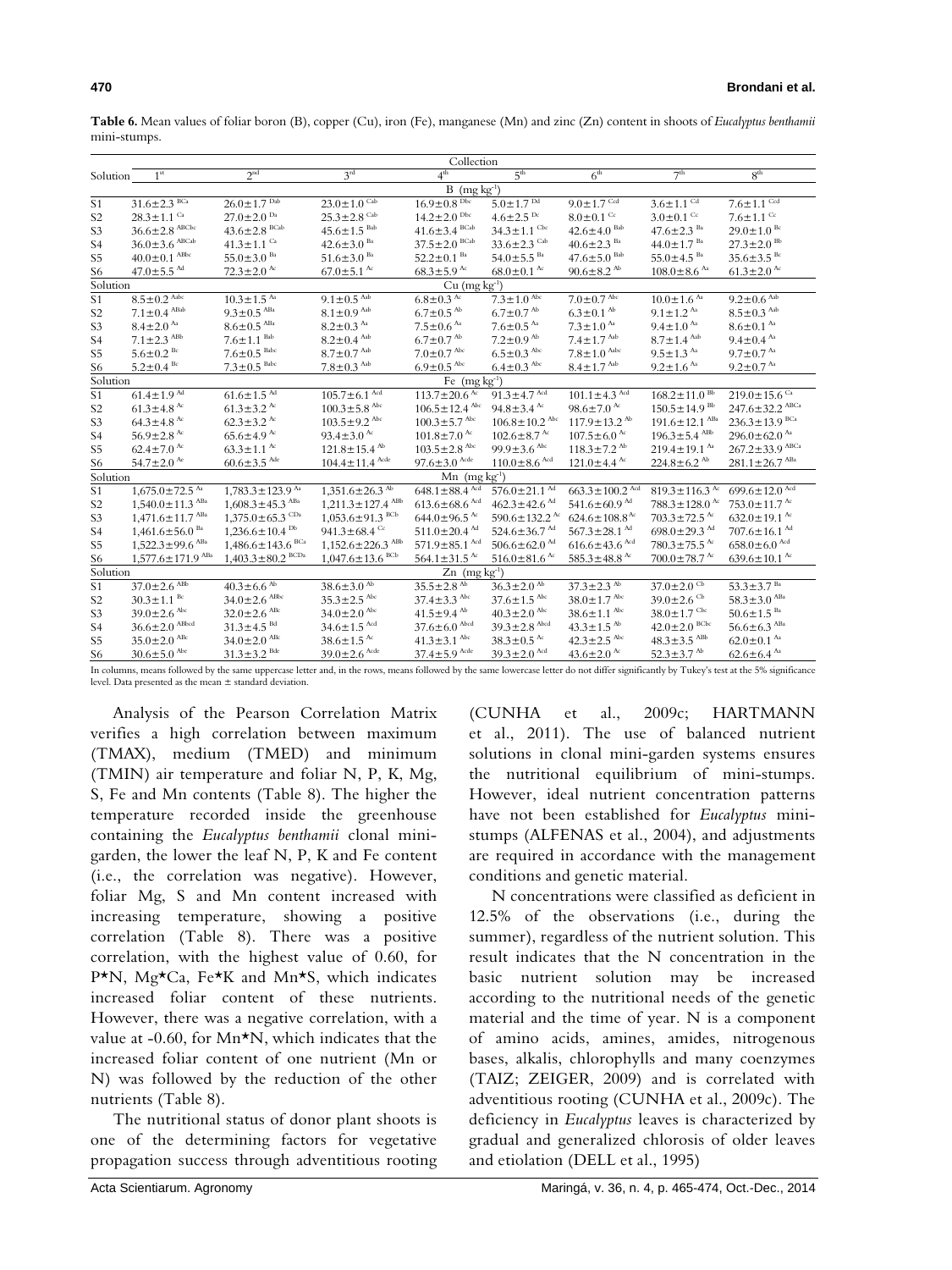#### **Nutritional content in** *E. benthamii* **471**

**Table 7.** Frequency of foliar micronutrient contents considered high, adequate, low and deficient in *Eucalyptus benthamii* mini-stumps, according to the nutrient solution and eight shoot collections.

| Solution                            | High    | Adequate | Low          | Deficient |
|-------------------------------------|---------|----------|--------------|-----------|
|                                     |         |          | $B($ %)      |           |
| $\overline{S1}$                     | 0.0     | 0.0      | 37.5         | 62.5      |
| S <sub>2</sub>                      | 0.0     | 0.0      | 37.5         | 62.5      |
| S <sub>3</sub>                      | 0.0     | 75.0     | 25.0         | 0.0       |
| S <sub>4</sub>                      | 0.0     | 75.0     | 25.0         | 0.0       |
| S <sub>5</sub>                      | 0.0     | 100.0    | 0.0          | 0.0       |
| S6                                  | 37.5    | 62.5     | 0.0          | 0.0       |
| Solution                            |         |          | $Cu$ (%)     |           |
| $\overline{S1}$                     | 0.0     | 62.5     | 37.5         | 0.0       |
| S <sub>2</sub>                      | $0.0\,$ | 50.0     | 50.0         | $0.0\,$   |
| S <sub>3</sub>                      | 0.0     | 62.5     | 37.5         | 0.0       |
| S <sub>4</sub>                      | 0.0     | 37.5     | 62.5         | 0.0       |
| S <sub>5</sub>                      | $0.0\,$ | 37.5     | 62.5         | 0.0       |
|                                     | 0.0     | 37.5     | 62.5         | 0.0       |
| $\frac{\text{S6}}{\text{Solution}}$ |         |          | Fe $($ % $)$ |           |
| $\overline{S1}$                     | 0.0     | 50.0     | 25.0         | 25.0      |
| S <sub>2</sub>                      | 12.5    | 25.0     | 37.5         | 25.0      |
| S <sub>3</sub>                      | 12.5    | 50.0     | 12.5         | 25.0      |
| S <sub>4</sub>                      | 12.5    | 50.0     | 12.5         | 25.0      |
| S <sub>5</sub>                      | 12.5    | 37.5     | 25.0         | 25.0      |
| S <sub>6</sub>                      | 25.0    | 25.0     | 25.0         | 25.0      |
| Solution                            |         |          | $Mn$ (%)     |           |
| $\overline{S1}$                     | 50.0    | 50.0     | 0.0          | 0.0       |
| S <sub>2</sub>                      | 62.5    | 37.5     | 0.0          | 0.0       |
| S <sub>3</sub>                      | 50.0    | 50.0     | 0.0          | 0.0       |
| S <sub>4</sub>                      | 50.0    | 50.0     | 0.0          | 0.0       |
| S <sub>5</sub>                      | 50.0    | 50.0     | 0.0          | 0.0       |
| S <sub>6</sub>                      | 50.0    | 50.0     | 0.0          | 0.0       |
| Solution                            |         |          | Zn $(\% )$   |           |
| $\overline{S1}$                     | 0.0     | 100.0    | 0.0          | 0.0       |
| S <sub>2</sub>                      | 0.0     | 100.0    | 0.0          | 0.0       |
| S <sub>3</sub>                      | 0.0     | 100.0    | 0.0          | 0.0       |
| S <sub>4</sub>                      | 0.0     | 100.0    | 0.0          | 0.0       |
| S <sub>5</sub>                      | 0.0     | 100.0    | 0.0          | 0.0       |
| S6                                  | 0.0     | 100.0    | 0.0          | 0.0       |

**Table 8.** Summary of Pearson Correlation Matrix for maximum (TMAX), medium (TMED) and minimum (TMIN) air temperature and foliar nitrogen (N), phosphorus (P), potassium (K), calcium (Ca), magnesium (Mg), sulfur (S), copper (Cu), iron (Fe) and manganese (Mn) contents of *Eucalyptus benthamii* mini-stump shoots during 316 days of successive shoot collections.

| Variable    | <b>TMAX</b>           | TMED                 | <b>TMIN</b>           | N                     | D                     | К                     | Ca                   | Mg                   | S                     | Cu                   | Fe         | Mn |
|-------------|-----------------------|----------------------|-----------------------|-----------------------|-----------------------|-----------------------|----------------------|----------------------|-----------------------|----------------------|------------|----|
| <b>TMAX</b> |                       |                      |                       |                       |                       |                       |                      |                      |                       |                      |            |    |
| <b>TMED</b> | $0.99**$              |                      |                       |                       |                       |                       |                      |                      |                       |                      |            |    |
| <b>TMIN</b> | $0.97**$              | $0.99**$             |                       |                       |                       |                       |                      |                      |                       |                      |            |    |
| N           | $-0.78**$             | $-0.77**$            | $-0.76$ <sup>**</sup> |                       |                       |                       |                      |                      |                       |                      |            |    |
| P           | $-0.48$ <sup>**</sup> | $-0.46$ **           | $-0.45$ **            | $0.74$ <sup>**</sup>  |                       |                       |                      |                      |                       |                      |            |    |
| K           | $-0.78**$             | $-0.85**$            | $-0.87$ **            | $0.52$ <sup>**</sup>  | $0.25$ <sup>**</sup>  |                       |                      |                      |                       |                      |            |    |
| Ca          | 0.16 <sup>ns</sup>    | 0.08 <sup>ns</sup>   | $0.04^{ns}$           | $-0.22$ <sup>**</sup> | $-0.02$ <sup>ns</sup> | $0.29**$              |                      |                      |                       |                      |            |    |
| Mg          | $0.54$ **             | $0.47**$             | $0.43**$              | $-0.59**$             | $-0.46$ **            | $-0.01ns$             | $0.71$ <sup>**</sup> |                      |                       |                      |            |    |
| S.          | $0.62$ <sup>**</sup>  | $0.64$ <sup>**</sup> | $0.65***$             | $-0.51$ **            | $-0.09ns$             | $-0.47$ <sup>**</sup> | $0.28$ <sup>**</sup> | $0.43$ <sup>**</sup> |                       |                      |            |    |
| Cu          | $-0.18$ <sup>ns</sup> | $-0.20^*$            | $-0.21$ <sup>*</sup>  | $0.21^*$              | $0.02^{ns}$           | $0.39**$              | $0.20^*$             | $0.27$ <sup>**</sup> | 0.01 <sup>ns</sup>    |                      |            |    |
| Fe          | $-0.61$ **            | $-0.68**$            | $-0.72$ <sup>**</sup> | $0.40**$              | 0.01 <sup>ns</sup>    | $0.86**$              | $0.29$ <sup>**</sup> | 0.11 <sup>ns</sup>   | $-0.54$ <sup>**</sup> | $0.44$ <sup>**</sup> |            |    |
| Mn          | $0.68$ <sup>**</sup>  | $0.71$ <sup>**</sup> | $0.73**$              | $-0.67**$             | $-0.38**$             | $-0.52$ <sup>**</sup> | $0.35$ <sup>**</sup> | $0.53$ <sup>**</sup> | $0.78**$              | 0.05 <sup>ns</sup>   | $-0.48$ ** |    |

"Value not significant at the 5% significance level by F test. "and "Value significant at the 5% and 1% level, respectively, by the F test. Note: Zn and B were not included because they were present in varying concentrations within the nutrient solutions.

The influence of N on the production system of *Eucalyptus* mini-cuttings has been reported in several studies and controlling N concentrations in nutritive solutions requires great care. Rosa et al. (2009) observed that N significantly influenced the productivity of shoots in *Eucalyptus dunnii* ministumps; N is essential for adequate plant metabolism and therefore affects the quantity and quality of shoot production. Carvalho Neto et al. (2011) verified a significant effect of a fertigation solution's N concentration on dry matter in *Eucalyptus urophylla*  mini-cuttings; they observed a linear decrease in dry

matter with increasing N concentrations. Cunha et al. (2008) observed a positive correlation between nitrogen content and the number of mini-cuttings in a sand bed clonal mini-garden of *Eucalyptus grandis*  × *Eucalyptus urophylla*, which indicates that it is necessary to increase the availability of nitrogen to the genetic material to increase the mini-cuttings' productivity. Nevertheless, Higashi et al. (2005) commented that the excessive increase of the nutrient solutions N concentrations can reduce the concentrations of B, Cu, Fe, Mn, and Zn among a clonal mini-garden of *Eucalyptus* and demonstrated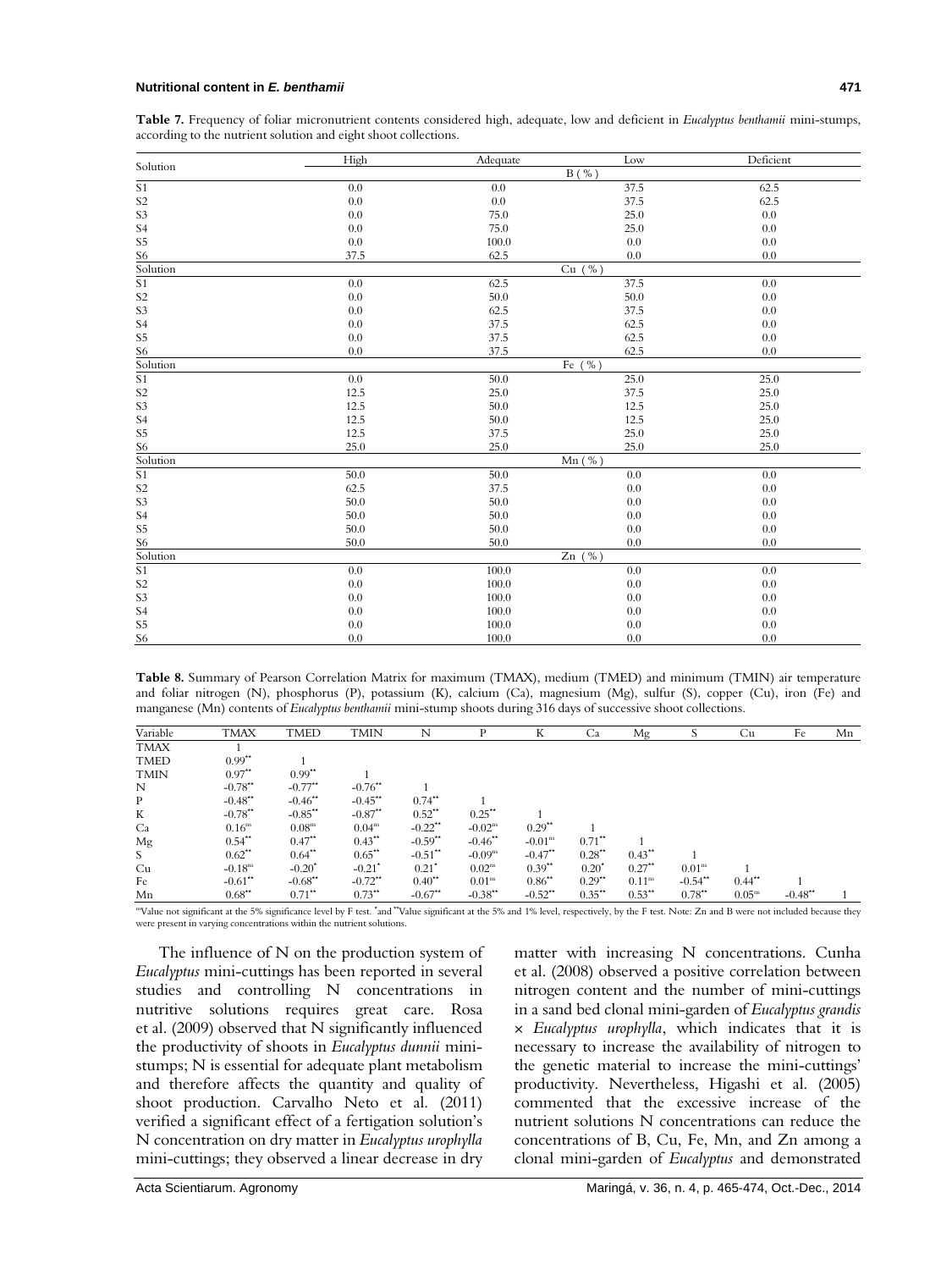the importance of knowing the critical levels and nutrient interactions for each genetic material.

.Among the observations for all nutrient solutions, 50% the K content was deficient (Table 5), which suggests that it may be necessary to increase the K concentration in the nutrient solution (Table 1). The element K activates many enzymes and is involved in stomatal control and carbohydrate transport (TAIZ; ZEIGER, 2009); the K participates in three inter-related functions: (i) transport through the membrane, (ii) neutralization of anions and (iii) control of the osmotic potential (DELL et al., 1995). A K deficiency is characterized by green leaves or blue-green leaves with marginal necrosis and wilting and may cause lateral bud and terminal mortality under severe conditions (DELL et al., 1995).

Cunha et al. (2008) reported a positive correlation of the K foliar content for a *Eucalyptus grandis* hybrid (clone 57) and for a genotype of *Eucalyptus grandis* (clone 7074) and the adequate and ideal K concentrations proposed in this study were not the same between the different clones. However, in the same study, the authors found negative effects of the nutrient solutions' K concentrations on a clone of *Eucalyptus grandis* × *Eucalyptus urophylla* and recommended reducing the fertigation solution's K concentration. These effects may be associated with the high mobility of K (TAIZ; ZEIGER, 2009), which is easily absorbed and redistributed in plant tissues when it is available (DELL et al., 1995), which may also have influenced the growth and development of *Eucalyptus benthamii*  mini-stumps.

Nutritional deficiencies in Fe were present for all nutrient solutions, and 25% of the total observations were classified as deficient, which suggests that it is necessary to increase the nutrient solutions' Fe concentration according to the amount required by the genetic material and the time of year. The Fe activates enzymes and participates in oxidationreduction reactions in homeoproteins (cytochromes, leghemoglobin, catalase, peroxidase and superoxide dismutase) and non-hemic proteins with F-S binding, such as ferredoxin and reductase enzymes, nitrogenase and sulfate reductase. In addition, Fe catalyzes chlorophyll biosynthesis (TAIZ; ZEIGER, 2009). An iron deficiency is characterized by the inability of young leaves to synthesize chlorophyll; the leaves show interveinal paling in which only the conductive vessels remain green, fine and curved stems, necrotic areas on the edges of the limbus, premature falling of leaves and reduction in growth (DELL et al., 1995).

Cunha et al. (2008) reported negative correlations between Fe content and shoot production in *Eucalyptus grandis* × *Eucalyptus urophylla* mini-stumps and for *Eucalyptus grandis* in experiments conducted with clonal mini-gardens in sand beds. Similar to the present study's observations for *Eucalyptus benthamii* mini-stumps, Cunha et al. (2008) observed variations in the frequency of cases where the Fe concentration was considered adequate, low and deficient; this fact indicates the need for further studies related to Fe nutrition in *Eucalyptus* clonal mini-gardens. These studies are also essential to generate further knowledge about the nutritional quality of shoots to be used as mini-cuttings.

With regard to the omission of Zn and B in the nutrient solutions, B deficiency symptoms were more frequent in *Eucalyptus benthamii* mini-stumps, which demonstrated the efficiency of the methodology applied to study the B's effects. The Zn nutritional content was not affected by the different nutrient solutions, the foliar content was classified as adequate in all treatments (Table 7), which is similar to what was reported by Sgarbi et al. (1999) for *Eucalyptus grandis* × *Eucalyptus urophylla*. According to the literature, B deficiency in *Eucalyptus* is often characterized by death of apical meristems followed by over budding of the lateral buds, deformed leaves of reduced size, marginal chlorosis and the presence of salient veins in the middle of the intermediate leaves (SGARBI et al., 1999; SILVEIRA et al., 1998; SILVEIRA et al., 2000; SILVEIRA et al., 2002). These symptoms were observed in mini-stumps subjected to treatment with the S1 (omission of Zn and B) and S2 (omission of B) solutions from the  $5<sup>th</sup>$  shoot collection.

The Zn content of the water used to formulate the nutrient solution is another important factor to consider and, in this case, was  $0.01$  mg  $L^{-1}$ . The daily irrigations (ranging from 600 to 1,000 mL per pot according to the season) and weekly washings to reduce the salinity in the substrate may have supplied additional Zn for the mini-stumps, although this element was present in low concentrations in the water. This factor may have influenced the lack of Zn deficiency symptoms (DELL et al., 1995) in the *Eucalyptus benthamii* ministumps. Future experiments using the same type of management system adopted in this study should consider these factors and control them more precisely to study the effect of Zn on mini-stump growth characteristics, especially in relation to substrate type and irrigation water and fertigation purity control (e.g., hydroponic systems).

Another important effect in relation to nutritional aspects includes the high correlations between N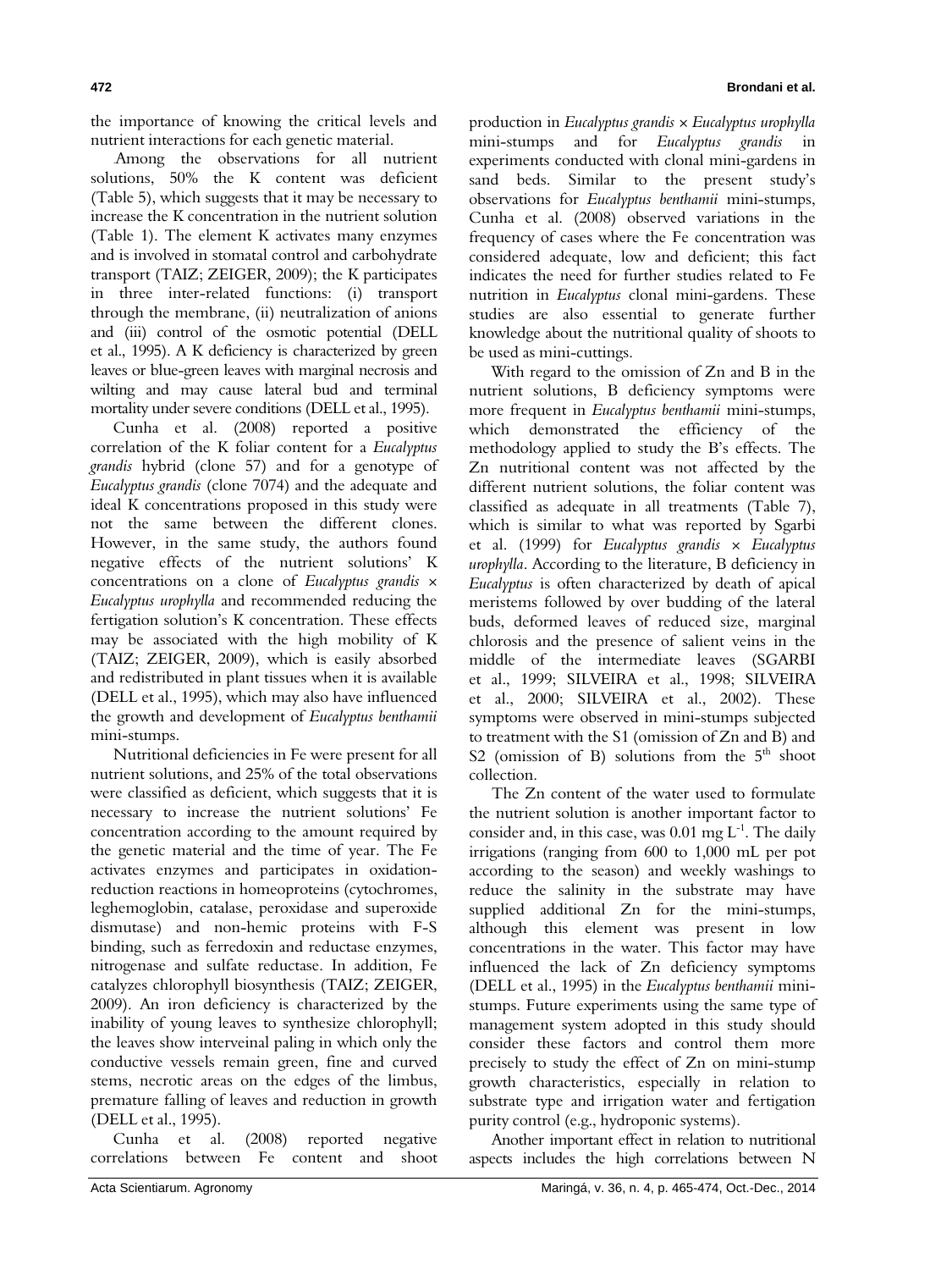$(< -0.76)$ , K  $(< -0.78)$  and Fe  $(< -0.61)$  and maximum, mean and minimum air temperatures in the greenhouse (Table 8). This observation indicates that the increase in temperature may have induced deficiencies of these nutrients in *Eucalyptus benthamii*  mini-stumps. The effect of temperature on the nutritional characteristics of shoots has been reported by several studies (HUANG et al., 1999; RAMAGE; WILLIAMS, 2002; SCHWAMBACH et al., 2005; TRUEMAN et al., 2012), including studies on *Eucalyptus* clonal mini-garden systems (ALFENAS et al., 2004; CUNHA et al., 2009a). Temperature influences the mobility of nutrients in the nutrient solution, absorption sites of the plasma membrane, absorption speed, translocation and redistribution in the tissues (DELL et al., 1995) and interferes with enzymatic activity (TAIZ; ZEIGER, 2009). These observations emphasize that the air temperature in the *Eucalyptus benthamii* clone production system should be more tightly controlled in consideration of the subtropical species' characteristics, especially during the warmer seasons (BRONDANI et al., 2010; BRONDANI et al., 2012; SCHWAMBACH et al., 005; TRUEMAN et al., 2012).

### **Conclusion**

The foliar macro and micronutrient contents varied significantly according to the shoot collections and nutrient solutions.

The foliar B, N, K, and Fe contents were the most affected during the mini-stump shoot collections.

In general, the S5  $(1.0 \text{ mg } L^{-1} Zn$  and B) and S6  $(2.0 \text{ mg } L^1$  Zn and B) solutions favored the foliar accumulation of macro and micronutrients in *Eucalyptus benthamii* mini-stumps.

# Acknowledgements

We thank FAPESP (São Paulo Research Foundation, Brazil) and CAPES (Coordination for the Improvement of Higher Level, Brazil) for their financial support. We also thank Planflora for providing selected genotypes of *Eucalyptus benthamii*. Finally, we are grateful for the technical support provided by José Roberto Romanini.

#### **References**

ALFENAS, A. C.; ZAUZA, E. A. V.; MAFIA, R. G.; ASSIS, T. F. **Clonagem e doenças do eucalipto**. Viçosa: UFV, 2004.

BHARDWAJ, D. R.; MISHRA, V. K. Vegetative propagation of *Ulmus villosa*: effects of plant growth regulators, collection time, type of donor and position of shoot on adventitious root formation in stem cuttings. **New Forests**, v. 29, n. 2, p. 105-116, 2005.

BRONDANI, G. E.; GROSSI, F.; WENDLING, I.; DUTRA, L. F.; ARAUJO, M. A. Aplicação de IBA para o enraizamento de miniestacas de *Eucalyptus benthamii* Maiden and Cambage × *Eucalyptus dunnii* Maiden. **Acta Scientiarum. Agronomy**, v. 32, n. 4, p. 667-674, 2010.

BRONDANI, G. E.; WENDLING, I.; BRONDANI, A. E.; ARAUJO, M. A.; SILVA, A. L. L.; GONÇALVES, A. N. Dynamics of adventitious rooting in mini-cuttings of *Eucalyptus benthamii* × *Eucalyptus dunnii*. **Acta Scientiarum. Agronomy**, v. 34, n. 2, p. 169-178, 2012.

CARVALHO NETO, J. P.; SILVA, E. B.; SANTANA, R. C.; GRAZZIOTTI, P. H. Effect of NPK fertilization on production and leaf nutrient content of *Eucalyptus* minicuttings in nutrient solution. **Revista Brasileira de Ciência do Solo**, v. 35, n. 1, p. 249-254, 2011.

CUNHA, A. C. M. C. M.; PAIVA, H. N.; BARROS, N. F.; LEITE, H. G.; LEITE, F. P. Relação do estado nutricional de miniestacas com o número de miniestacas de eucalipto. **Scientia Forestalis**, v. 36, n. 79, p. 203-213, 2008.

CUNHA, A. C. M. C. M.; PAIVA, H. N.; LEITE, H. G.; BARROS, N. F.; LEITE, F. P. Relações entre variáveis climáticas com produção e enraizamento de miniestacas de eucalipto. **Revista Árvore**, v. 33, n. 2, p. 195-203, 2009a.

CUNHA, A. C. M. C. M.; PAIVA, H. N.; LEITE, H. G.; BARROS, N. F.; LEITE, F. P. Influência do estado nutricional de minicepas no enraizamento de miniestacas de eucalipto. **Revista Árvore**, v. 33, n. 4, p. 607-615, 2009b.

CUNHA, A. C. M. C. M.; PAIVA, H. N.; BARROS, N. F.; LEITE, H. G.; LEITE, F. P. Relação do estado nutricional de minicepas com o enraizamento de miniestacas de eucalipto. **Revista Brasileira de Ciência do Solo**, v. 33, n. 3, p. 591-599, 2009c.

DELL, B.; MALAJCZUK, N.; GROVE, T. S. **Nutrient disorders in plantation eucalypts**. Canberra: Australian Centre for International Agricultural Research, 1995.

EMBRAPA-Empresa Brasileira de Pesquisa Agropecuária. **Programa SOC** - **software científico**: versão 2.1. Campinas: Embrapa Informática Agropecuária, 1990.

GRAÇA, M. E. C.; SHIMIZU, J. Y.; TAVARES, F. R. Capacidade de rebrota e de enraizamento de *Eucalyptus benthamii*. **Boletim de Pesquisa Florestal**, n. 39, p. 135-138, 1999.

HARTMANN, H. T.; KESTER, D. E.; DAVIES JR., F. T.; GENEVE, R. L. **Plant propagation**: principles and practices. 8th ed. São Paulo: Prentice-Hall, 2011.

HIGASHI, E. N.; SILVEIRA, R. L. V. A.; GONÇALVES, A. N. Monitoramento nutricional e fertilização em macro, mini e microjardim clonal de *Eucalyptus*. In: GONÇALVES, J. L. M.; BENEDETTI, V. (Ed.). **Nutrição e fertilização florestal**. Piracicaba: IPEF, 2005. p. 191-217.

HUANG, L.; BELL, R. W.; DELL, B. Factors controlling equilibrium boron (B) concentration in nutrient solution buffered with B-specific resin (Amberlite IRA-743). **Plant and Soil**, v. 208, n. 2, p. 233-241, 1999.